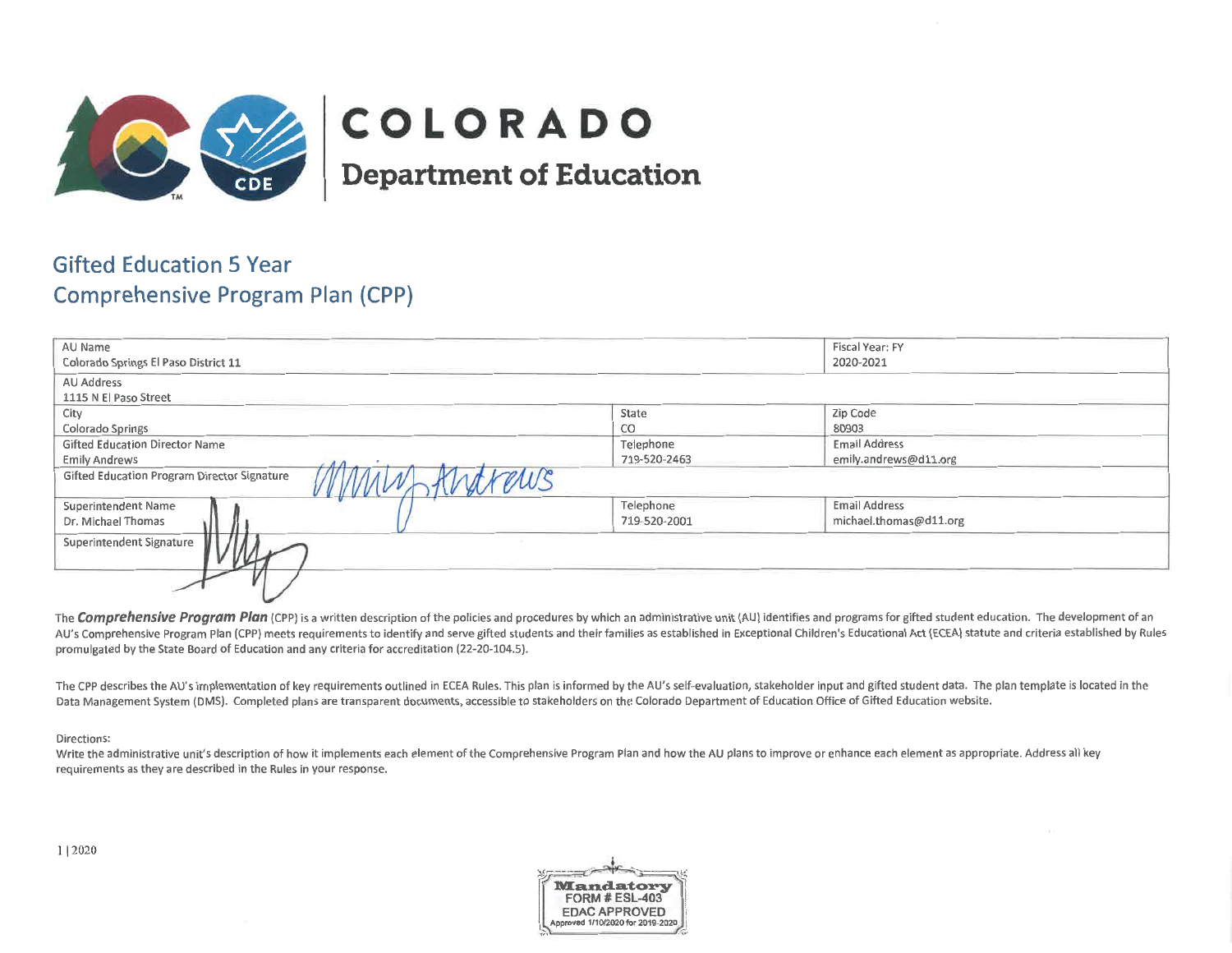| <b>Exceptional Children's Education Act Program Element</b>                                                                                                                                                                                                                                                                                                                                                                                                                                                                                                                                                                                                                                                                                                                                                                                                                                                                                                                                                                                                            | Please describe how the element is currently implemented in the AU. Address every article of<br>law in each element.                                                                                                                                                                                                                                                                                                                                                                                                                                                                                                                                                                                                                                                                                                                                                                                                                                                                                                                                                                                                                                                                                                                                                                                                                                                                                                                                                                                                                                                                                                                                                                                                                                                                                                                                                                                                                                                                                                                                                                                                                                                                                                                                     | If the AU plans to shift practices over<br>the next five years, use the following<br>to explain:<br>Describe the specific action steps<br>(activities, strategies) the AU will<br>take<br>Identify the data, policies and<br>$\bullet$<br>procedures, and/or research that<br>supports the specific steps that<br>were selected<br>Identify who is responsible for<br>۰<br>implementing these actions<br>steps<br>Provide a timeline for<br>٠<br>implementation with specific<br>benchmarks and dates<br>Identify the measures used to<br>$\bullet$<br>assess the success of the<br>proposed action |
|------------------------------------------------------------------------------------------------------------------------------------------------------------------------------------------------------------------------------------------------------------------------------------------------------------------------------------------------------------------------------------------------------------------------------------------------------------------------------------------------------------------------------------------------------------------------------------------------------------------------------------------------------------------------------------------------------------------------------------------------------------------------------------------------------------------------------------------------------------------------------------------------------------------------------------------------------------------------------------------------------------------------------------------------------------------------|----------------------------------------------------------------------------------------------------------------------------------------------------------------------------------------------------------------------------------------------------------------------------------------------------------------------------------------------------------------------------------------------------------------------------------------------------------------------------------------------------------------------------------------------------------------------------------------------------------------------------------------------------------------------------------------------------------------------------------------------------------------------------------------------------------------------------------------------------------------------------------------------------------------------------------------------------------------------------------------------------------------------------------------------------------------------------------------------------------------------------------------------------------------------------------------------------------------------------------------------------------------------------------------------------------------------------------------------------------------------------------------------------------------------------------------------------------------------------------------------------------------------------------------------------------------------------------------------------------------------------------------------------------------------------------------------------------------------------------------------------------------------------------------------------------------------------------------------------------------------------------------------------------------------------------------------------------------------------------------------------------------------------------------------------------------------------------------------------------------------------------------------------------------------------------------------------------------------------------------------------------|-----------------------------------------------------------------------------------------------------------------------------------------------------------------------------------------------------------------------------------------------------------------------------------------------------------------------------------------------------------------------------------------------------------------------------------------------------------------------------------------------------------------------------------------------------------------------------------------------------|
| Procedures for Parent, Family, and Student Engagement 12.02(2)(a)<br>12.02(2)(a)(i) The program plan shall describe how the AU implements<br>parent, family, and student engagement and communication with regard<br>to gifted education programs that include, but are not limited to: how<br>parents are informed about access to identification procedures; ways to<br>educate parents and families about giftedness or parenting gifted<br>students; information about involvement and progress reporting; what<br>programming options are available to match student strengths and<br>challenges; information about concurrent enrollment; how to be involved<br>in college and career planning; primary languages in the AU, and ways<br>parents and families may participate in the school community.<br>12.02(2)(a)(ii) In multi-district AUs and BOCES, methods of engagement<br>and communication may vary based upon individual district procedures,<br>but each district must have a plan for parent, family, and student<br>communication and engagement. | Procedures for Parent, Family, and Student Engagement 12.02(2)(a)<br>The Colorado Springs School District 11 Board of Education is dedicated to providing<br>comprehensive programming for the identification and education of gifted students. The Board<br>believes that a quality instructional program that differentiates curriculum and instruction is<br>essential so all students can learn and grow at their level of potential.<br>12.02(2)(a)(i) The D11 Gifted (GT) Student and Family Guide provides detailed information<br>regarding the entire Gifted and Talented Program in District 11. District 11 informs parents,<br>students, staff, and stakeholders through the Gifted and Talented page on the District 11<br>website. The Gifted Resource Teachers (GRTs) are excellent points of contact for information at<br>each school site; Gifted Magnet Program (GMP) Teachers are considered GRTs for the duration<br>of this document. Families are invited to Back to School Nights, informational meetings, student<br>presentations, and in-class activities. Furthermore, parents and guardians are always welcome<br>to inquire about a student's progress and or programming.<br>Identification Procedures:<br>Parents are informed of the Identification Procedures on the D11 GT Website. GRTs work with<br>parents of students who are going through the GT Review process to help parents understand<br>the Identification process. District 11 follows the guidelines of the Office of Gifted Education at<br>CDE.<br><b>Parent Education:</b><br>Specially trained District 11 GRTs provide parent cohort meetings of the social emotional needs<br>of gifted during fall and spring sessions. In these meetings, parents and staff discuss the needs<br>of gifted students, and how to provide social and emotional support to their children.<br>Parental Involvement:<br>Parent, student, and staff involvement is expected during the Advanced Learning Plan (ALP)<br>goal-setting process. Students write standards-aligned academic and affective goals with GRT<br>support. Parents are expected to provide input and guidance toward student-developed,<br>strength-based goals.<br><b>Progress Monitoring:</b> |                                                                                                                                                                                                                                                                                                                                                                                                                                                                                                                                                                                                     |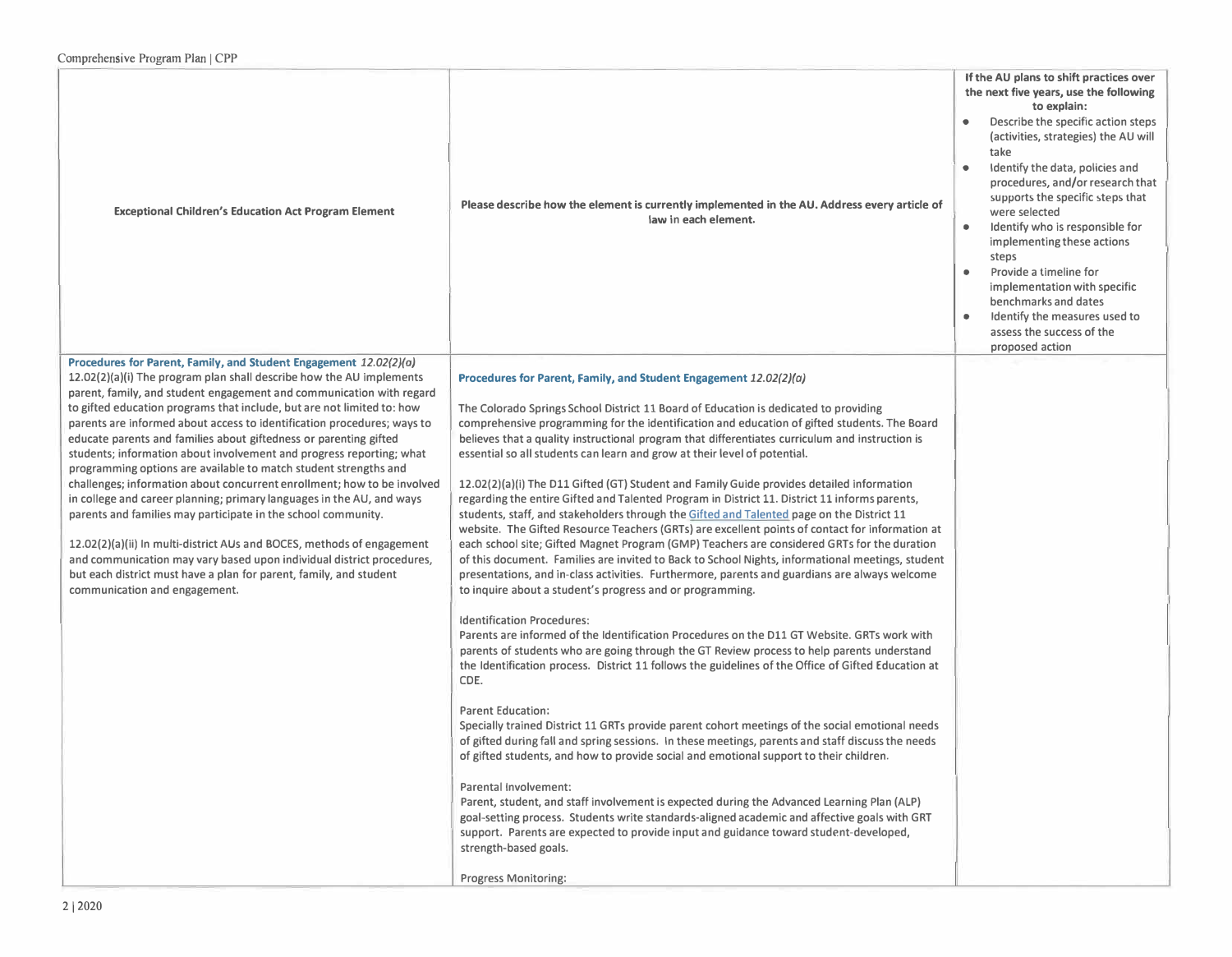|                                                                                         | Progress is monitored regularly throughout the school year and documented on the ALP for          |  |
|-----------------------------------------------------------------------------------------|---------------------------------------------------------------------------------------------------|--|
|                                                                                         | elementary students and in Naviance for secondary students. Parents have access to the            |  |
|                                                                                         | elementary ALP through the GRT at their students' school(s) and to the secondary ALP through      |  |
|                                                                                         | the parent portal in Naviance.                                                                    |  |
|                                                                                         | <b>Programming Options:</b>                                                                       |  |
|                                                                                         | Programming options vary from school to school. Upon gifted identification, families receive      |  |
|                                                                                         | information describing programming options available in School District 11, so that families may  |  |
|                                                                                         | have the opportunity to choose the academic pathway that best meets the needs of their            |  |
|                                                                                         | student(s).                                                                                       |  |
|                                                                                         | <b>Concurrent Enrollment:</b>                                                                     |  |
|                                                                                         | Information concerning high school programming, AP and IB course options, Career and              |  |
|                                                                                         | Technical Education, concurrent enrollment, dual enrollment and alternative schooling options     |  |
|                                                                                         | are published by District 11 and promoted by Gifted Resource Teachers -at the high school level.  |  |
|                                                                                         | GRTs and High School Counselors communicate with families to help them navigate student           |  |
|                                                                                         | opportunities.                                                                                    |  |
|                                                                                         |                                                                                                   |  |
|                                                                                         | <b>College and Career Planning:</b>                                                               |  |
|                                                                                         | Secondary students develop goals for the Individual Career and Academic Planning (ICAP). The      |  |
|                                                                                         | GRT supports ICAP as a portion of the ALP goal setting process. Students are encouraged to        |  |
|                                                                                         | forecast their post-secondary options aligned with the District 11 Graduate Profile.              |  |
|                                                                                         | District 11 has a Career and Counseling department which supports schools and individual          |  |
|                                                                                         | students with college and career plans. There is at least one staff member at each middle and     |  |
|                                                                                         | high school who is a designated contact.                                                          |  |
|                                                                                         |                                                                                                   |  |
|                                                                                         | Primary Languages:                                                                                |  |
|                                                                                         | Translated copies and/or interpreters are available to students and/or families who need it.      |  |
|                                                                                         | English and Spanish translations of most documents from the GT Office are available.              |  |
|                                                                                         | Parent Participation in the School Community:                                                     |  |
|                                                                                         | The GT Advisory Committee (GTAC), comprised of parents, administrators and stakeholders,          |  |
|                                                                                         | meets quarterly to discuss the vision and direction of Gifted Education in District 11. GTAC      |  |
|                                                                                         | meeting agenda items include information about the Colorado state rules and guidelines for        |  |
|                                                                                         | Gifted Education as well as District 11 programs and activities. Parents, administrators, and     |  |
|                                                                                         | stakeholders collaborate to support the mission of the GT Department in the areas of              |  |
|                                                                                         | Identification, Assessment and Programming.                                                       |  |
|                                                                                         | A Parent Advisory Committee meets quarterly to provide support to families who have gifted        |  |
|                                                                                         | students. This forum connects families to the programming opportunities for gifted students,      |  |
|                                                                                         | with families of gifted students and to the personnel in the GT Office.                           |  |
|                                                                                         |                                                                                                   |  |
|                                                                                         | Parental involvement with organizations and conferences such as the Pikes                         |  |
|                                                                                         | Peak Association of Gifted Students (PPAGS), Colorado Association of Gifted and Talented          |  |
|                                                                                         | (CAGT), and Beyond Giftedness are advertised and encouraged.                                      |  |
|                                                                                         | 12.02(2)(a)(ii) District 11 is not a multi-district AU                                            |  |
| Definition of "Gifted Student" 12.02(2)(b)                                              | Definition of "Gifted Student" 12.02(2)(b)                                                        |  |
| 12.02(2)(b) The program plan shall include a written definition that is the             |                                                                                                   |  |
| same as or substantially similar to the definition of "gifted student"                  | Those persons between the ages of four and twenty-one whose aptitude or competence in             |  |
| specified in section 12.01(16) of these Rules. This definition shall serve as           | abilities, talents, and potential for accomplishment in one or more domains are so exceptional or |  |
| the basis for the implementation of all other program plan elements<br>described below. | developmentally advanced that they require special provisions to meet their educational           |  |
|                                                                                         | programming needs. Gifted children are hereafter referred to as gifted students. Children under   |  |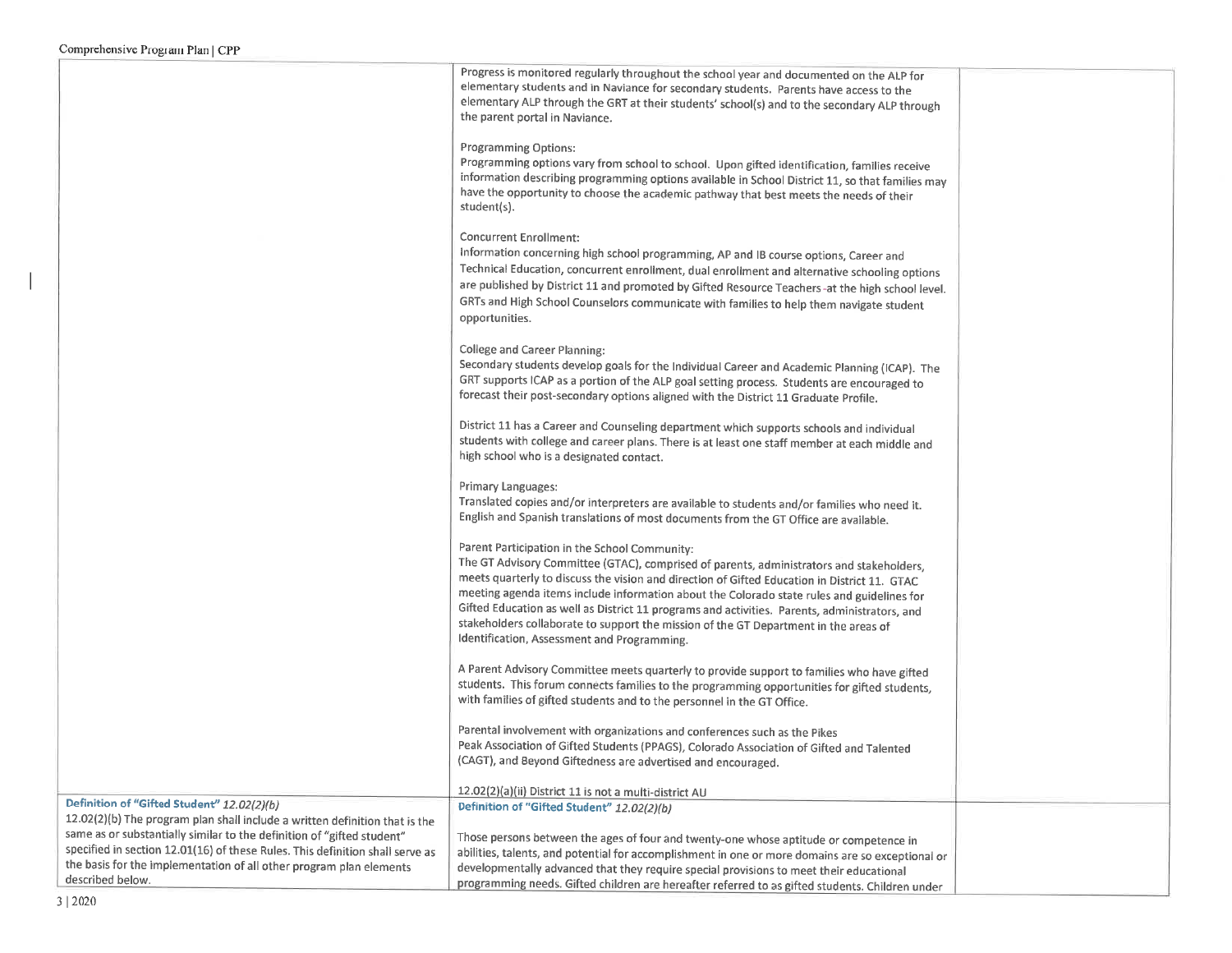|                                                                                                                                                                                                                                                                                                                                                                                                                                                                                                                                                                                                                                                                                                                                                                                                                                                                                                                                                                                                                                                                                                                                                                                                                                                                                                                                                                                                                                                                                                                                                                                                                                                                                                                                                                                                                                                                                                                                                                                                                                                                                                                                                                         | five who are gifted may also be provided with early childhood special educational services.<br>Gifted students include gifted students with disabilities (i.e. twice exceptional) and students with<br>exceptional abilities or potential from all socio-economic, ethnic, and cultural populations.<br>Gifted students are capable of high performance, exceptional production, or exceptional<br>learning behavior by virtue of any or a combination of these areas of giftedness:<br>General or specific intellectual ability<br>Specific academic aptitude<br>Creative or productive thinking<br>Leadership abilities<br>Visual arts, performing arts, musical or psychomotor abilities 12.01(16)<br>$\bullet$                                                                                                                                                                                                                                                                                                                                                                                                                                                                                                                                                                                                                                                                                                                                                                                                                                                                                                                                                                                                                                                                                                                                                                                                                                                                                                                                                                                                                                                                                                                                                                                                                                                                                                                                                                                                                                                                                                                                                                                                                                                                         |  |
|-------------------------------------------------------------------------------------------------------------------------------------------------------------------------------------------------------------------------------------------------------------------------------------------------------------------------------------------------------------------------------------------------------------------------------------------------------------------------------------------------------------------------------------------------------------------------------------------------------------------------------------------------------------------------------------------------------------------------------------------------------------------------------------------------------------------------------------------------------------------------------------------------------------------------------------------------------------------------------------------------------------------------------------------------------------------------------------------------------------------------------------------------------------------------------------------------------------------------------------------------------------------------------------------------------------------------------------------------------------------------------------------------------------------------------------------------------------------------------------------------------------------------------------------------------------------------------------------------------------------------------------------------------------------------------------------------------------------------------------------------------------------------------------------------------------------------------------------------------------------------------------------------------------------------------------------------------------------------------------------------------------------------------------------------------------------------------------------------------------------------------------------------------------------------|--------------------------------------------------------------------------------------------------------------------------------------------------------------------------------------------------------------------------------------------------------------------------------------------------------------------------------------------------------------------------------------------------------------------------------------------------------------------------------------------------------------------------------------------------------------------------------------------------------------------------------------------------------------------------------------------------------------------------------------------------------------------------------------------------------------------------------------------------------------------------------------------------------------------------------------------------------------------------------------------------------------------------------------------------------------------------------------------------------------------------------------------------------------------------------------------------------------------------------------------------------------------------------------------------------------------------------------------------------------------------------------------------------------------------------------------------------------------------------------------------------------------------------------------------------------------------------------------------------------------------------------------------------------------------------------------------------------------------------------------------------------------------------------------------------------------------------------------------------------------------------------------------------------------------------------------------------------------------------------------------------------------------------------------------------------------------------------------------------------------------------------------------------------------------------------------------------------------------------------------------------------------------------------------------------------------------------------------------------------------------------------------------------------------------------------------------------------------------------------------------------------------------------------------------------------------------------------------------------------------------------------------------------------------------------------------------------------------------------------------------------------------------------------------|--|
| Identification Procedures 12.02(2)(c)<br>The program plan shall describe the assessment process used by the AU<br>for identifying students who meet the definition specified in section<br>12.01(16) and for identifying the educational needs of gifted students.<br>The assessment process shall recognize a student's exceptional abilities or<br>potential, interests, and needs in order to guide student instruction and<br>individualized planning and programming. In traditionally<br>underrepresented student groups and visual/music/performing arts<br>student groups or talent pools, identification may require the collection<br>of student information over time, using additional data points from a<br>response to intervention approach, or additional assessment. The AU<br>identification procedures shall include, but need not be limited to:<br>12.02(2)(c)(i) A method(s) to ensure equal and equitable access for all<br>students. The program plan shall describe the efforts that the AU will<br>make to identify gifted students from all populations, including preschool<br>(if applicable) through twelfth grade students, minority students,<br>economically diverse students, culturally diverse students, students with<br>limited English proficiency and children with disabilities;<br>12.02(2)(c)(ii) Referral procedures that seek referrals from a variety of<br>sources, and screening procedures used for conducting identification<br>assessment. Every AU is strongly encouraged to include optional universal<br>screening in identification procedures;<br>12.02(2)(c)(iii) A time line of no more than 30 school days after a referral<br>to determine whether a student will continue with formal identification<br>assessment, or will receive talent pool designation;<br>12.02(2)(c)(iv) Implementation of assessments that align with the purpose<br>of identifying exceptionality in the categories of giftedness, and in<br>traditionally underrepresented populations. The AU may choose local<br>assessment tools from the Department's chart of common and varied<br>assessment tools used in identification; | Identification Procedures 12.02(2)(c)<br>All students in District 11 have the opportunity to be considered for gifted potential. A diligent<br>effort is made by the District 11 GT office, Gifted Resource Teachers, school administrators, and<br>D11 staff to identify characteristics of gifted potential in all areas of identification and to refer<br>those students for to a Gifted Review Team. District 11 identifies Gifted and Talented students<br>from traditionally underserved populations of students.<br>12.02(2)(c)(i) All 2nd grade students in District 11 are given the Cognitive Abilities Test as a<br>universal screener to measure verbal, quantitative and nonverbal ability. Assessment data is<br>reviewed for students in grades 3-12 to determine if additional assessments are needed in order<br>to formally identify a student as Tier 3 Gifted or Tier 2 Talent Pool. Gifted preschool-age<br>students can be referred to the Gifted Review Team and parents/guardians of highly advanced<br>gifted children may apply for an Early Access review for their child when the student's<br>exceptional ability warrants accelerated programming.<br>12.02(2)(c)(ii) In addition to the universal screener, D11 seeks referrals from a variety of sources.<br>Referrals can be made by classroom teachers, counselors, parents or guardians, the student<br>himself/herself, the MTSS team, or anyone with knowledge of the student's potential. During a<br>GT Review, GRTs use a variety of tools to develop a body of evidence for identification (e.g.<br>assessment data, performance observations, anecdotal records and questionnaires.)<br>12.02(2)(c)(iii) Once the referral has been made, the GRTs and the GT Office work together to<br>assemble information for the body of evidence to work toward an identification. Within 30<br>school days, the GT Review Team communicates with the family indicating either a formal GT<br>identification or the next steps in the identification process. It is possible that the team may<br>need more time to offer additional assessments to develop the body of evidence. The GT Review<br>Team documents the process and information needed in -the student information system.<br>12.02(2)(c)(iv) The process for identifying exceptionality in the categories of giftedness in<br>traditionally underrepresented populations is a special focus of the GT Team in District 11. It is a<br>high priority to provide opportunities to develop talent by providing enriching curriculum and<br>experiences for Tier 3 Gifted and Tier 2 Talent Pool students. National and Local Norms are used<br>on achievement measures to determine students in the 85 <sup>th</sup> percentile and above, and |  |
| 12.02(2)(c)(v) Collection of data for a body of evidence that includes, but<br>is not limited to: assessment results from multiple sources and multiple<br>types of data (i.e. qualitative and quantitative data about achievement,<br>cognitive ability, performance, parent and teacher input, motivation and<br>observations of gifted characteristics/behaviors). The body of evidence<br>contains data to identify the strength area defined in the definition of                                                                                                                                                                                                                                                                                                                                                                                                                                                                                                                                                                                                                                                                                                                                                                                                                                                                                                                                                                                                                                                                                                                                                                                                                                                                                                                                                                                                                                                                                                                                                                                                                                                                                                  | culturally-sensitive assessments are utilized.<br>12.02(2)(c)(v) During a GT Review, the team uses a variety of tools to develop a body of evidence<br>for identification (e.g. assessment data, performance observations, anecdotal records and<br>questionnaires) to discern the area(s) of strength for the student.                                                                                                                                                                                                                                                                                                                                                                                                                                                                                                                                                                                                                                                                                                                                                                                                                                                                                                                                                                                                                                                                                                                                                                                                                                                                                                                                                                                                                                                                                                                                                                                                                                                                                                                                                                                                                                                                                                                                                                                                                                                                                                                                                                                                                                                                                                                                                                                                                                                                    |  |

-1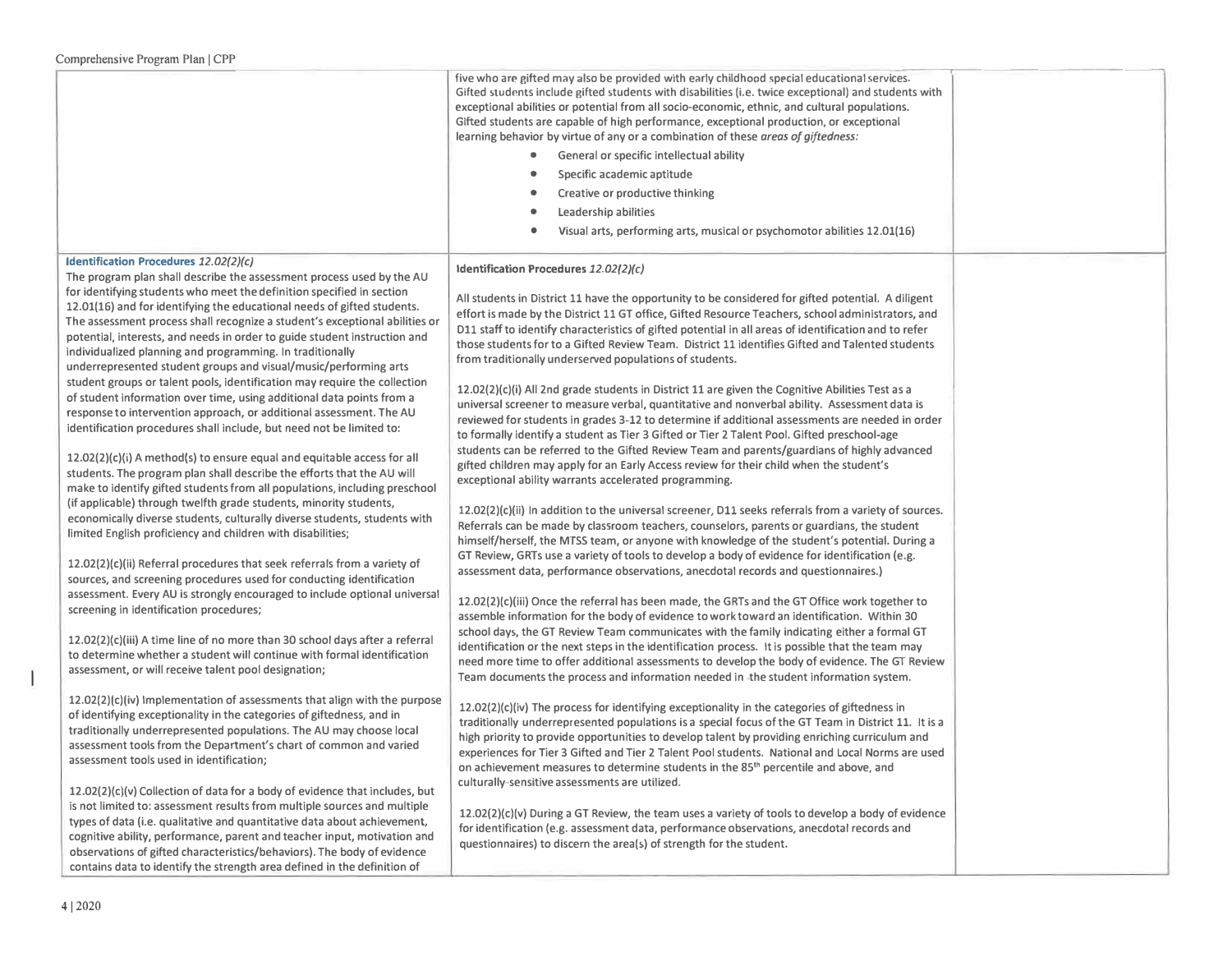| 12.02(2)(c)(vii) A review team procedure for determining identification or                                                                             | quantitative and nonverbal area(s) of ability. When a student meets the 95 <sup>th</sup> percentile in any<br>one area, the GT Review Team recommends the review or administration of additional                |  |
|--------------------------------------------------------------------------------------------------------------------------------------------------------|-----------------------------------------------------------------------------------------------------------------------------------------------------------------------------------------------------------------|--|
| a talent pool designation from a body of evidence and for developing<br>individualized ALPs for identified students. When only cognitive ability       | assessments to augment the body of evidence. Students who transfer to District 11 with a                                                                                                                        |  |
| assessment data meets criteria in a body of evidence, the review team                                                                                  | General or Specific Intellectual Ability will be reviewed for identification by supporting<br>documentation that accompanies enrollment.                                                                        |  |
| may determine that the student is identified with general or specific<br>intellectual ability. This identification meets the condition of portability. | 12.02(2)(c)(viii) In order to facilitate communication between school and home, a letter                                                                                                                        |  |
| 12.02(2)(c)(viii) A determination letter for parents and school files                                                                                  | conveying the determination of Gifted Identification is sent to families and GRTs from the GT                                                                                                                   |  |
| describing the decision of the review team, and area(s) of giftedness if the                                                                           | Office. The letter indicates if a student is identified as Tier 3 Gifted, in the Specific Academic or<br>Talent area, or as Tier 2 Talent Pool in a Specific Academic or Talent area. GRTs keep the letter      |  |
| student is found to have exceptional abilities; and                                                                                                    | for their records and the letter is added to the student's cumulative record.                                                                                                                                   |  |
| 12.02(2)(c)(ix) A communication procedure by which parents are made                                                                                    | 12.02(2)(c)(ix) In the letter sent from the GT Office the next steps of communication are                                                                                                                       |  |
| aware of the identification assessment process for their student,<br>understand the results of the determination, and engage in the                    | provided to families and GRTs. Students and parents are invited to actively participate in the<br>ALP goal-setting process. Parents are encouraged to contact the GRT to learn more about gifted                |  |
| development and review of the student's ALP.                                                                                                           | programming that is offered at their student's school, and are welcome to contact the GT Office                                                                                                                 |  |
| Criteria for Determining Exceptional Ability (Giftedness) or Talent Pool                                                                               | for additional explanation of the identification determination.<br>Criteria for Determining Exceptional Ability (Giftedness) or Talent Pool 12.02(2)(d)                                                         |  |
| 12.02(2)(d)<br>12.02(2)(d)(i) For each category of giftedness defined in 12.01(16), criteria                                                           |                                                                                                                                                                                                                 |  |
| for exceptional ability means: 95 percentile or above on a standardized                                                                                | All identified students in School District 11 have an electronically-maintained Advanced Learning<br>Plan (ALP) in the student information system. Students may be referred for a GT Review by                  |  |
| nationally normed test or observation tool, or a rating on a performance<br>assessment that indicates exceptionality/distinguished compared to age     | parents, teachers, GRTs, administrators, coaches, or the student themselves. All referrals are                                                                                                                  |  |
| mates.                                                                                                                                                 | reviewed within 30 days of receipt by the GRT.                                                                                                                                                                  |  |
| 12.02(2)(d)(ii) Not meeting criteria on a single assessment tool shall not                                                                             | 12.02(2)(d)(i) District 11 uses a variety of assessments that align with all domains of the areas of<br>gifted identification in the state of Colorado. GRTs pursue the identification of Tier 3 Gifted and     |  |
| prevent further data collection or consideration for identification, if other                                                                          | Tier 2 Talent Pool Students through adding to the body of evidence. Scores that may not meet                                                                                                                    |  |
| indicators suggest exceptional potential as observed in a body of<br>evidence.                                                                         | identification criteria do not exclude a student for gifted identification consideration.                                                                                                                       |  |
| 12.02(2)(d)(iii) Criteria for screening assessments is a score range less                                                                              | 12.02(2)(d)(ii) In accordance with the Colorado Gifted Guidelines for Identification, the body of                                                                                                               |  |
| than the 95 percentile ranking or results on observation/performance                                                                                   | evidence of quantitative and qualitative data is reviewed by the Gifted Review Team, where<br>multiple sources of information including are used to determine eligibility.                                      |  |
| assessment tools as determined by the AU to determine referrals, further<br>data collection and observation, and/or formation of student talent pools. | 12.02(2)(d)(iii) Students who show promise in academic and talent areas require strategic                                                                                                                       |  |
|                                                                                                                                                        | interventions to maximize their intellectual and/or talent potential. Tier 2 Talent Pool                                                                                                                        |  |
|                                                                                                                                                        | enrichment varies from school to school. Students may be supported through pull-out, push-in,<br>and/or core instruction to receive interventions to address areas of strength and to foster                    |  |
|                                                                                                                                                        | potential over time. Talent Pool students are identified based on scores between the 85 <sup>th</sup> and                                                                                                       |  |
|                                                                                                                                                        | 94 <sup>th</sup> percentiles on nationally or locally-normed ability and achievement assessments. As Talent<br>Pool students participate in interventions and focused enrichment activities, GRTs and classroom |  |
|                                                                                                                                                        | teachers monitor growth, which adds to the body of evidence for gifted identification when                                                                                                                      |  |
|                                                                                                                                                        | appropriate.                                                                                                                                                                                                    |  |
| Identification Portability 12.02(2)(e)<br>Identification portability shall be based upon AU implementation of                                          | Identification Portability 12.02(2)(e)                                                                                                                                                                          |  |
| statewide identification procedures required in Section 12.02(2)(c) and                                                                                | District 11 values gifted identification, and works to identify students according to state                                                                                                                     |  |
| use of criteria set for exceptionality in Section 12.02(2)(d) and<br>determination of a student's identification in one or more of the                 | guidelines to ensure District 11 students have a valid identification that is easily accepted by                                                                                                                |  |
|                                                                                                                                                        | other districts in Colorado.                                                                                                                                                                                    |  |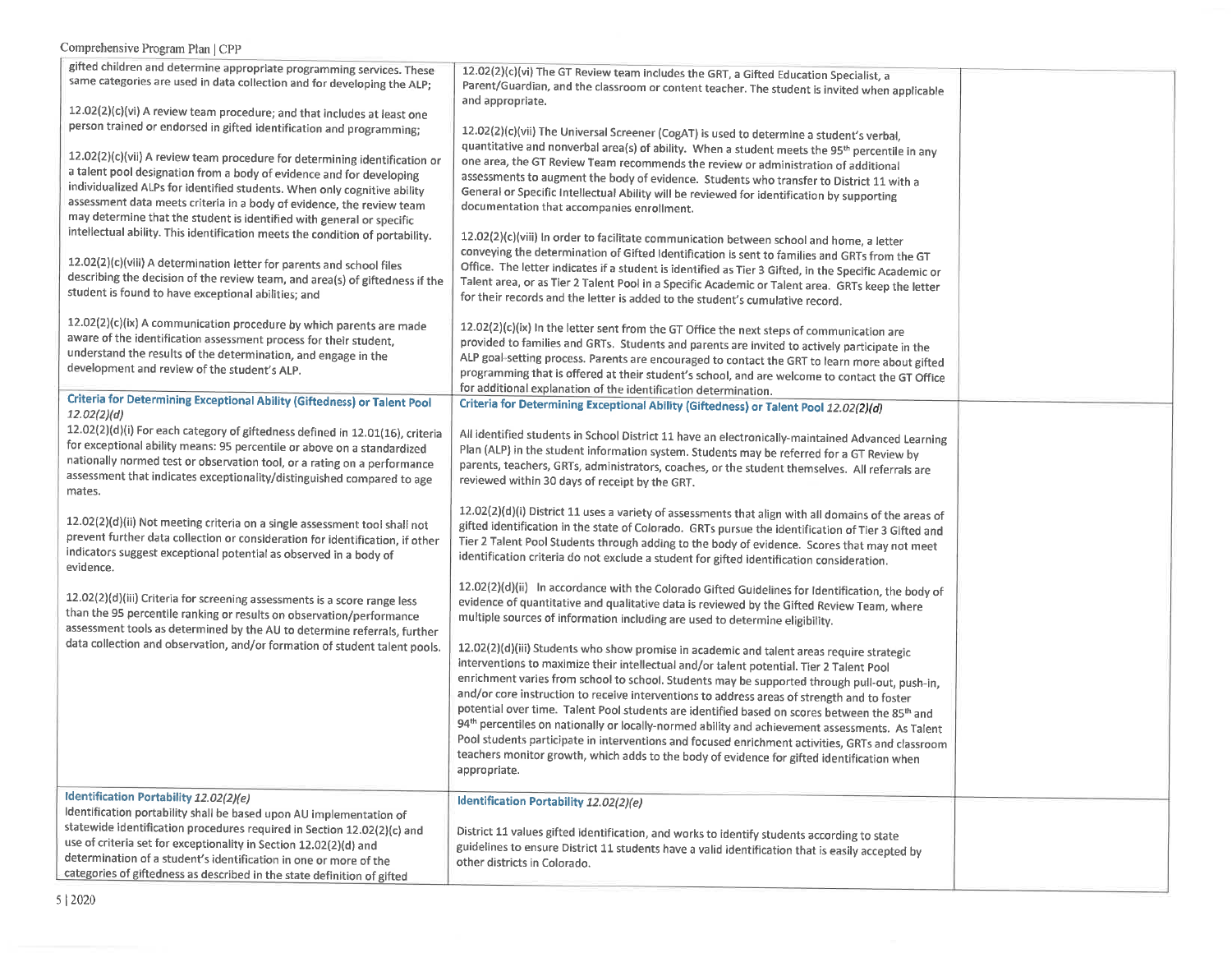| $\mu$                                                                                                                                                                                                                                                                                                                                                                                                                                                                                                                                                                                                                                                                                                                                                                                                                                                                                                                                                                                                                                                                                                                     |                                                                                                                                                                                                                                                                                                                                                                                                                                                                                                                                                                                                                                                                                                                                                                                                                                                                                                                                                                                                                                                                                                                                                                                                                                                                                                                                                                                                                                                                                                  |  |
|---------------------------------------------------------------------------------------------------------------------------------------------------------------------------------------------------------------------------------------------------------------------------------------------------------------------------------------------------------------------------------------------------------------------------------------------------------------------------------------------------------------------------------------------------------------------------------------------------------------------------------------------------------------------------------------------------------------------------------------------------------------------------------------------------------------------------------------------------------------------------------------------------------------------------------------------------------------------------------------------------------------------------------------------------------------------------------------------------------------------------|--------------------------------------------------------------------------------------------------------------------------------------------------------------------------------------------------------------------------------------------------------------------------------------------------------------------------------------------------------------------------------------------------------------------------------------------------------------------------------------------------------------------------------------------------------------------------------------------------------------------------------------------------------------------------------------------------------------------------------------------------------------------------------------------------------------------------------------------------------------------------------------------------------------------------------------------------------------------------------------------------------------------------------------------------------------------------------------------------------------------------------------------------------------------------------------------------------------------------------------------------------------------------------------------------------------------------------------------------------------------------------------------------------------------------------------------------------------------------------------------------|--|
| children in Section 12.01(16). Administrative units shall implement<br>procedures for statewide portability of identification that include, but<br>may not be limited to:<br>12.02(2)(e)(i) A requirement that the sending school/district transfer the<br>body of evidence for identification and the ALP with student records<br>when the student moves from one district to another;<br>12.02(2)(e)(ii) Review of the transferred student's ALP within 45 school<br>days of start date to determine programming options and services that<br>serve the identified area(s) according to the district and community<br>resources of the receiving district;<br>12.02(2)(e)(iii) If the receiving district finds the body of evidence to be<br>incomplete, the receiving district shall consult with, as practical, the<br>former district, parents, and student and re-evaluate the identification<br>determination; and.<br>12.02(2)(e)(iv) Communication to parents within 60 school days of start<br>date about how the new district will meet the needs outlined in the                                              | 12.02(2)(e)(i) The D11 Gifted and Talented office responds to records requests within a timely<br>manner to provide the body of evidence in a GT Review Plan to the requesting district or school.<br>12.02(2)(e)(ii) Students with a gifted identification and/or an ALP who transfer to District 11<br>from another state or another district are reviewed by a Gifted Review Team within 45 school<br>days of enrollment or notification that gifted services were provided in the previous learning<br>environment. Schools have systems in place to share enrollment information with the GRT for<br>students who received gifted services in the previous school.<br>12.02(2)(e)(iii) If the Gifted Review Team determines the body of evidence is incomplete,<br>communication with the former district, parents, and or student will occur within 60 school days<br>of the school start date. The Gifted Review Team may determine the need for additional<br>assessments to follow the identification guidelines of the state of Colorado.<br>$12.02(2)(e)(iv)$ District 11 makes every effort to honor a gifted identification from a previous<br>state or district, and adheres to Interstate Compact on Educational Opportunity for Military<br>Students to minimize disruptions in identification and programming. Parents receive<br>communication from the GRT within 60 days of the school start date to understand the gifted<br>programming that is implemented at the school. |  |
| student's ALP                                                                                                                                                                                                                                                                                                                                                                                                                                                                                                                                                                                                                                                                                                                                                                                                                                                                                                                                                                                                                                                                                                             |                                                                                                                                                                                                                                                                                                                                                                                                                                                                                                                                                                                                                                                                                                                                                                                                                                                                                                                                                                                                                                                                                                                                                                                                                                                                                                                                                                                                                                                                                                  |  |
| Advanced Learning Plan Content 12.02(2)(f)<br>The AU shall develop an ALP for every gifted student according to the<br>student's determined area(s) of giftedness, interests, and instructional<br>and affective needs. The ALP shall be considered in educational planning<br>toward post-secondary readiness outcomes and decision-making<br>concerning subsequent programming for that student and be used in the<br>articulation/transition process, preschool (if applicable) through grade 12.<br>At the high school level ALPs may blend with the student's individualized<br>career and academic plan (ICAP) if all content of the ALP are inclusive in<br>the ICAP which includes achievement and affective goals. The ALP<br>content shall include, but not be limited to:<br>12.02(2)(f)(i) A student profile described in a body of evidence. This<br>profile shall be subject to the AU's student records confidentiality<br>guidelines. The local AU determines periodic updates of the student<br>profile, especially in terms of interests, and/or demonstration of<br>previously unidentified strengths; | Advanced Learning Plan Content 12.02(2)(f)<br>Advanced Learning Plans are intentionally designed to meet the needs of gifted students under<br>ECEA Rule. Students, families and Gifted Resource Teachers support the goal-setting process for<br>exceptional students in their areas of strength to help them steadily achieve.<br>12.02(2)(f)(i) A Student Profile includes areas of strengths and interests, and at the elementary<br>level the Student Profile is included in the ALP. At the secondary level, strengths and interests<br>from the Student Profile are included within the ALP in the Naviance system. GRTs use the<br>Student Profile to engage and build relationships with students. GRTs also use the information<br>from the Student Profile to connect students sharing similar interests with one another<br>12.02(2)(f)(ii) In the Goals and Consultation section of the ALP, students consult with the GRT to<br>write SMART format academic and affective goals. At the elementary level, students are<br>supported by the GRTs to align the goals to academic standards. Secondary students select the<br>standards from a drop-down menu within the ALP that is aligned with Colorado Academic<br>Standards and ICAP goals.                                                                                                                                                                                                                                      |  |
| 12.02(2)(f)(ii) A working-document section of the ALP. This portion of the<br>ALP records annual measurable, attainable achievement and affective<br>goals and progress. Achievement goals are standards-based statements in<br>strength area(s). Additional achievement goals may be needed to address<br>documented achievement gaps or career interest. Affective goals reflect<br>development of personal, social, communication, leadership, and/or<br>cultural competency;<br>12.02(2)(f)(iii) Description or delineation of supplemental curriculum,<br>activities, specific programs or coursework, specific strategies, and/or<br>extended or expanded learning opportunities available in the AU that<br>match a student's strength area(s) and support the goals;                                                                                                                                                                                                                                                                                                                                              | $12.02(2)(f)(iii)$ The Consultation portion of the ALP provides an opportunity for the GRT to<br>outline supplemental coursework or activities to expand learning opportunities.<br>12.02(2)(f)(iv) The GRT Comments and Plan Status section of the ALP documents progress made<br>toward the academic and affective goals. The ALP is a living document, and students may<br>update or changes goals at any time during the academic year.<br>$12.02(2)(f)(v)$ The ALP Team Members section of the ALP identifies the specific staff members<br>and stakeholders involved in ALP develop to include the Gifted Resource Teacher, student,<br>Parent/Guardian, Classroom Teachers and additional support staff as needed.                                                                                                                                                                                                                                                                                                                                                                                                                                                                                                                                                                                                                                                                                                                                                                        |  |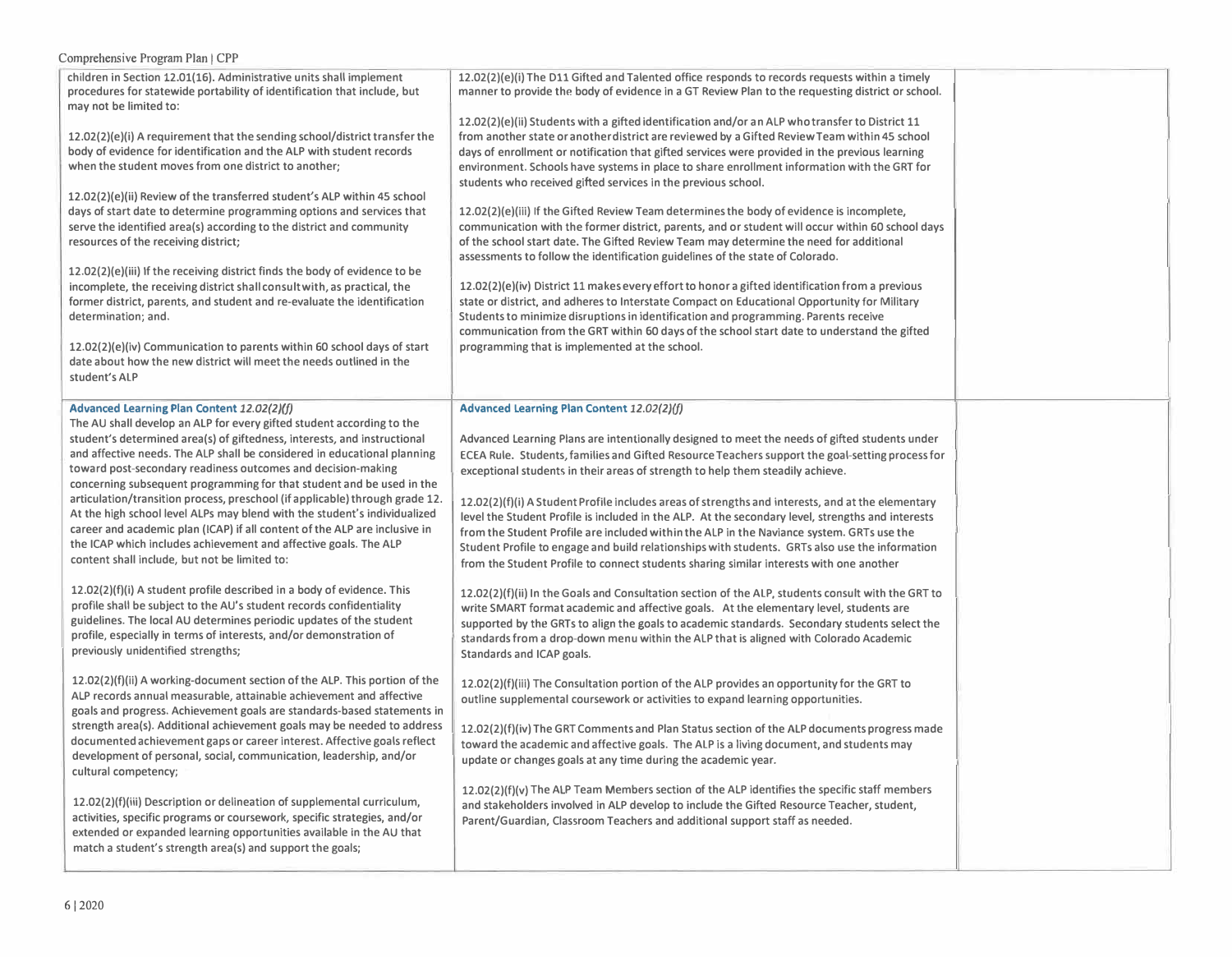| 12.02(2)(f)(iv) Progress reports that align with the AU's or member<br>district's schedule for parent-reporting and/or conferences about student<br>progress. Adjustments to goals and programming options may occur<br>during any progress reporting period;                                                                                                                                                                                                                                                                     |                                                                                                                                                                                                                                                                                                                                                                                                                                                                                                                                                                           |  |
|-----------------------------------------------------------------------------------------------------------------------------------------------------------------------------------------------------------------------------------------------------------------------------------------------------------------------------------------------------------------------------------------------------------------------------------------------------------------------------------------------------------------------------------|---------------------------------------------------------------------------------------------------------------------------------------------------------------------------------------------------------------------------------------------------------------------------------------------------------------------------------------------------------------------------------------------------------------------------------------------------------------------------------------------------------------------------------------------------------------------------|--|
| 12.02(2)(f)(v) Personnel involved in ALP development, and in progress<br>report meetings or conferences, including, but not limited to classroom<br>teacher(s), student, parents, gifted education staff or staff with training in<br>gifted education identification and programming, and support staff as<br>appropriate.                                                                                                                                                                                                       |                                                                                                                                                                                                                                                                                                                                                                                                                                                                                                                                                                           |  |
| ALP Procedures and Responsibilities 12.02(2)(g)                                                                                                                                                                                                                                                                                                                                                                                                                                                                                   | ALP Procedures and Responsibilities 12.02(2)(g)                                                                                                                                                                                                                                                                                                                                                                                                                                                                                                                           |  |
| $12.02(2)(g)(ii)$ Personnel assigned with the responsibility for development<br>and monitoring. At minimum the student's parents and classroom<br>teachers should be familiar with and support ALP goals, and/or write ALP<br>measurable goals according to local procedures. Gifted education<br>resource personnel may assist in the writing of goals, but may not be the<br>sole custodian of the ALP. Goals are written and aligned with classroom<br>tiered instruction and expanded learning opportunities for supplemental | The Advanced Learning Plans are written annually for every formally-identified District 11 k-12<br>student. Students, D11 staff, and Parents/Guardians work together to develop and monitor the<br>plan. Each fall, the ALP process begins with student interests and goal ideas. The ALP is a<br>working document with the opportunity for students, parents, and/or teachers to include<br>comments, updates, and goal adjustments at any time.                                                                                                                         |  |
| or intensive programming;<br>$12.02(2)(g)(iii)$ A method to develop student awareness and active<br>participation in the ALP process;                                                                                                                                                                                                                                                                                                                                                                                             | At least one academic goal aligned with the Colorado Academic Standards is written according<br>to the student's area of strength and/or interest(s). At least one affective goal based upon the<br>student's social-emotional strength (or relative weakness) aligns with the National Association<br>for Gifted Children affective outcomes. Secondary students have the option to consolidate the<br>ALP with the required Individual Career and Academic Plan (ICAP).                                                                                                 |  |
| $12.02(2)(g)(iv)$ A process for management of ALPs within the cumulative<br>file system including a procedure for transferring ALPs between grade<br>levels, school levels, and districts. It is highly encouraged that ALPs are<br>written by those working with the gifted student and that the ALP is an<br>ongoing plan for coursework, tiered instruction, and increasing<br>performance in the student's area of strength. ALP goals should be                                                                              | 12.02(2)(g)(ii) Goals are established, reviewed and documented by the student, parent, and<br>teacher by the fall Parent/Teacher Conferences. Parents of students at the secondary level can l<br>access the Naviance system to provide feedback and agreement with the goals set by the<br>student.                                                                                                                                                                                                                                                                      |  |
| written or reviewed for current relevancy to teachers and students at the<br>beginning of the school year;<br>12.02(2)(g)(v) An ALP progress reporting timeline. The review of progress<br>integrates with ongoing conference or reporting periods of the district. It                                                                                                                                                                                                                                                            | 12.02(2)(g)(iii) Elementary students work with GRTs to set goals. GRTs have various systems in<br>place to encourage students to work towards their goals, as well as to demonstrate progress on<br>their goals. Secondary students are assigned online surveys that are designed to help format<br>goals in their Area(s) of Strength and interests into SMART-goal format. Students' post-<br>secondary goals are captured and reflected in this online system.                                                                                                         |  |
| is highly encouraged that ALPs be student-led at the secondary level; and<br>$12.02(2)(g)(vi)$ A system to show evidence of parent engagement and<br>input in ALP development and in the review of progress. Evidence may<br>include, but is not limited to: signature, electronic signature or checkbox<br>of involvement, checklist, or other assurance supporting the student's<br>growth. If after 3 documented attempts to contact the parents for<br>signature, no parental signature is obtained, school personnel shall   | 12.02(2)(g)(iv) Advanced Learning Plans are stored and archived in the student information<br>system and can be printed and shared with students, parents and applicable staff at any time.<br>Current and past plans developed in District 11 can be viewed; a current copy of the ALP is<br>printed and placed in the student's cumulative file at the school by the GRT.<br>12.02(2)(g)(v) Advanced Learning Plans are developed during the first quarter of the academic<br>year. Elementary and secondary students report their progress toward their ALP goals on a |  |
| continue with ALP implementation and continue to engage parents in the<br>process.                                                                                                                                                                                                                                                                                                                                                                                                                                                | quarterly basis, beginning with second quarter.<br>$12.02(2)(g)(vi)$ Collaboration among students, GRTs and families is documented and captured in                                                                                                                                                                                                                                                                                                                                                                                                                        |  |
|                                                                                                                                                                                                                                                                                                                                                                                                                                                                                                                                   | the online system by a variety of methods including signatures, electronic signatures, and                                                                                                                                                                                                                                                                                                                                                                                                                                                                                |  |
| Programming 12.02(2)(h)<br>12.02(2)(h)(i) The program plan shall describe the programming<br>components, options, and strategies that will be implemented by the AU<br>and schools to appropriately address the educational needs of gifted<br>students. Programming shall match the academic strengths and interests<br>of the gifted student. Other educational or affective needs shall be<br>addressed according to the individual student's profile. Programming                                                             | conversation supporting the student's growth.<br>Programming $12.02(2)(h)$<br>District 11 has a wide variety of tiered programming options. Adaptations are made to the<br>curriculum when necessary in order to provide an appropriate level of challenge for gifted<br>learners with a strong emphasis on critical and creative thinking, problem solving, and decision-<br>making.                                                                                                                                                                                     |  |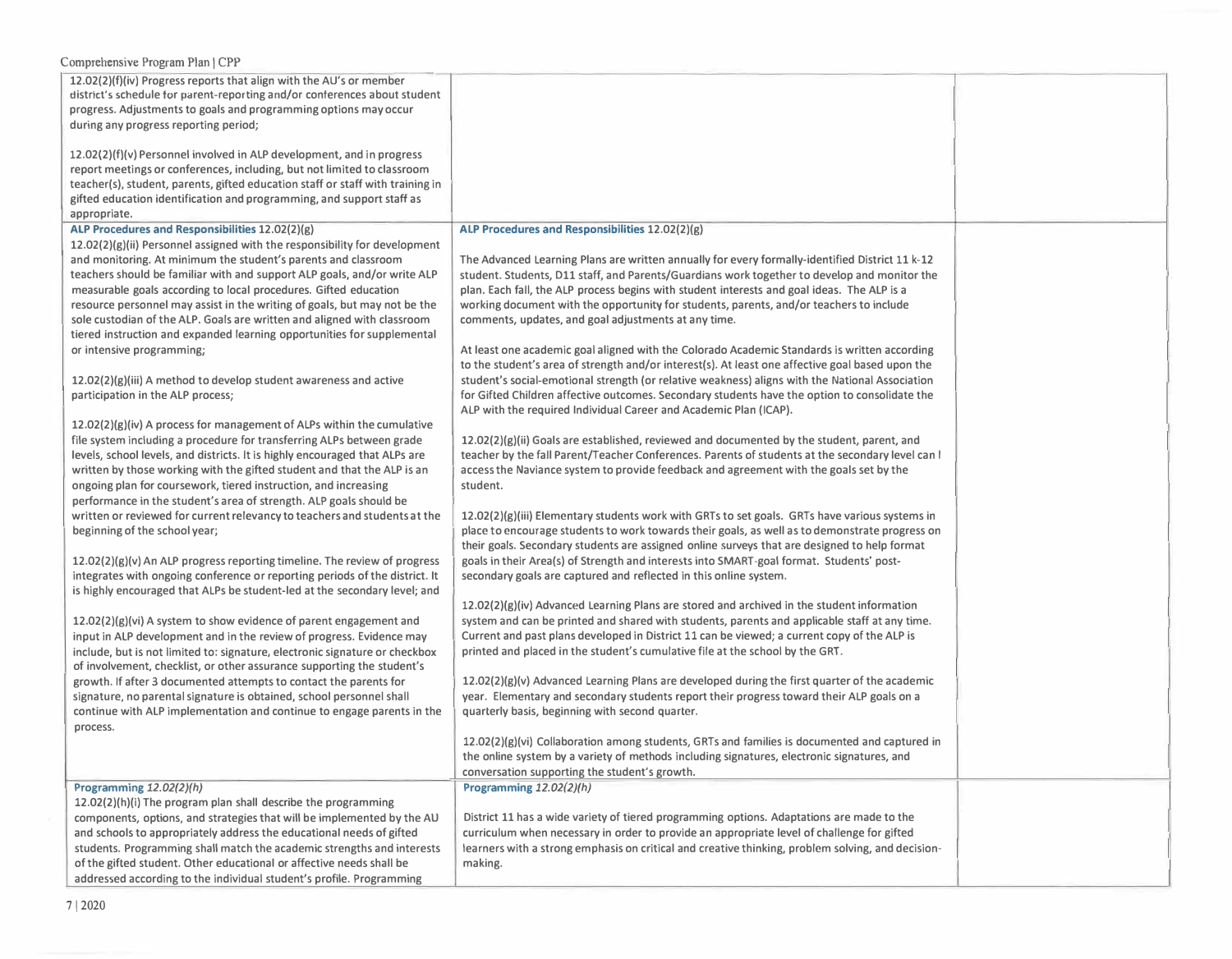| components, options, and strategies shall include, but need not be<br>limited to:<br>12.02(2)(h)(i)(A) Alignment of the gifted student's assessment data and<br>ALP goals to programming options in the areas of giftedness;<br>12.02(2)(h)(i)(B) Structures or type of delivery by which gifted students<br>are served at the different school levels (e.g., the general classroom,<br>resource location, small instructional group, and/or pullout for direct and<br>extended instruction aligned to strength area);<br>12.02(2)(h)(i)(C) Support in differentiated instruction and methods (e.g.,<br>acceleration, cluster grouping and higher order thinking skills);<br>12.02(2)(h)(i)(D) Affective and guidance support systems (e.g., social skills | 12.02(2)(h)(i) Teachers of gifted students use strategies including differentiated pacing,<br>curriculum compacting and acceleration in addition to high-level instructional materials<br>designed for gifted and high-achieving students. The Gifted Magnet Program offers<br>programming for gifted students at 2 elementary schools and 2 middle schools, and a District 11<br>charter school focused on creativity and leadership with gifted students.<br>12.02(2)(h)(i)(A) Gifted students are identified in a general or specific area of academic or talent<br>aptitude. When the area of strength is specific, students write strength-based, standards-<br>aligned goals in the ALP. A student's coursework is designed with the ALP goals as a measure of<br>growth.<br>$12.02(2)(h)(i)(B)$ GRTs at each level serve the academic and social emotional needs of gifted<br>students. The delivery model is different based on the duration of time the GRT is engaged at a<br>school, based on the Full-Time Equivalent (FTE) scale. At the elementary level, students are<br>supported in a variety of ways. They may be served in the general education classroom with |  |
|------------------------------------------------------------------------------------------------------------------------------------------------------------------------------------------------------------------------------------------------------------------------------------------------------------------------------------------------------------------------------------------------------------------------------------------------------------------------------------------------------------------------------------------------------------------------------------------------------------------------------------------------------------------------------------------------------------------------------------------------------------|------------------------------------------------------------------------------------------------------------------------------------------------------------------------------------------------------------------------------------------------------------------------------------------------------------------------------------------------------------------------------------------------------------------------------------------------------------------------------------------------------------------------------------------------------------------------------------------------------------------------------------------------------------------------------------------------------------------------------------------------------------------------------------------------------------------------------------------------------------------------------------------------------------------------------------------------------------------------------------------------------------------------------------------------------------------------------------------------------------------------------------------------------------------------------------|--|
| training, early college and career planning);<br>12.02(2)(h)(i)(E) Diverse content options provided for gifted students in<br>their areas of strength (e.g., mentorship, Socratic seminars, advanced<br>math, honors courses);                                                                                                                                                                                                                                                                                                                                                                                                                                                                                                                             | differentiated options, a pull-out format with a GRT, or a push-in format. The flexible grouping<br>construct is used to provide targeted support to students in an area of strength or an area of<br>talent development. At the middle school level, students have coursework options that include<br>pre-AP work, and some schools follow the Talent Development Model with cluster grouping by<br>ability or talent. At high school, students have choices for challenging themselves with advanced                                                                                                                                                                                                                                                                                                                                                                                                                                                                                                                                                                                                                                                                             |  |
| 12.02(2)(h)(i)(F) The means by which articulation for preschool (if<br>applicable) through grade 12 is planned and implemented;<br>12.02(2)(h)(i)(G) Pre-collegiate and/or pre-advanced placement support;                                                                                                                                                                                                                                                                                                                                                                                                                                                                                                                                                 | coursework.<br>12.02(2)(h)(i)(D) GRTs provide affective and guidance supports through a variety of strategies<br>include Social Emotional curriculum designed for gifted students, book studies, small group<br>discussions and individual conferences with students. Secondary students work on college and<br>career planning though the ALP and ICAP goal-setting process.                                                                                                                                                                                                                                                                                                                                                                                                                                                                                                                                                                                                                                                                                                                                                                                                      |  |
| 12.02(2)(h)(i)(H) ALP development and reviews conducted through the<br>collaborative efforts of the teacher(s), other school personnel (as<br>needed), parents and the student (as appropriate);<br>12.02(2)(h)(i)(l) Post-secondary options available to gifted students.                                                                                                                                                                                                                                                                                                                                                                                                                                                                                 | 12.02(2)(h)(i)(E) Gifted students explore their area(s) of strength through content options that<br>include project-based learning, inquiry-based learning, research, expert panel discussions, and<br>advanced coursework through pre-AP, AP and IB. Coursework in the Arts and groups that foster<br>leadership give gifted students the opportunity to develop and grow.                                                                                                                                                                                                                                                                                                                                                                                                                                                                                                                                                                                                                                                                                                                                                                                                        |  |
| 12.02(2)(h)(i)(J) Concurrent enrollment opportunities, if indicated by a<br>gifted child's ALP or ICAP. To be considered in an ALP, the AU shall<br>consider the student's need for appropriate concurrent enrollment,<br>available options, funding, and requirement for administrative approval.                                                                                                                                                                                                                                                                                                                                                                                                                                                         | 12.02(2)(h)(i)(F) Gifted Identification follows a student, regardless of the school they attend in<br>District 11. GRTs have collegial conversations when students transition from the elementary<br>level to middle school and middle school to high school. Programming pathways are provided to<br>families, so they are aware of how to best support the educational needs of their gifted<br>students.                                                                                                                                                                                                                                                                                                                                                                                                                                                                                                                                                                                                                                                                                                                                                                        |  |
| 12.02(2)(h)(ii) Students identified with exceptional ability require<br>provisions to develop the areas of strength over time. When<br>underachievement and/or motivational issues are observed behaviors in<br>a gifted student, the ALP team, child study team, or review team shall<br>problem solve in collaboration with the family, the student, and<br>appropriate staff.                                                                                                                                                                                                                                                                                                                                                                           | 12.02(2)(h)(i)(G) Gifted students are afforded a variety of opportunities to explore their area(s)<br>of strength through opportunities such as pre-AP coursework, honors courses, single subject<br>acceleration, whole grade acceleration, and Gifted Magnet Programming. High school students<br>may avail themselves of Advanced Placement, International Baccalaureate, dual and concurrent<br>enrollment coursework.                                                                                                                                                                                                                                                                                                                                                                                                                                                                                                                                                                                                                                                                                                                                                         |  |
|                                                                                                                                                                                                                                                                                                                                                                                                                                                                                                                                                                                                                                                                                                                                                            | 12.02(2)(h)(i)(H) Students develop their ALP goals with the support of GRTs and parents.<br>Elementary students work in person with their GRT, and Secondary GRTs utilize the Naviance<br>system to deploy online tools to support student goal development. Consultations between<br>students and GRTs about goals help students write meaningful, challenging goals with which<br>they are willing to engage.                                                                                                                                                                                                                                                                                                                                                                                                                                                                                                                                                                                                                                                                                                                                                                    |  |
|                                                                                                                                                                                                                                                                                                                                                                                                                                                                                                                                                                                                                                                                                                                                                            | 12.02(2)(h)(i)(l) Concurrent enrollment, dual enrollment, Advanced Placement, and International<br>Baccalaureate classes support students in their long-range post-secondary path.                                                                                                                                                                                                                                                                                                                                                                                                                                                                                                                                                                                                                                                                                                                                                                                                                                                                                                                                                                                                 |  |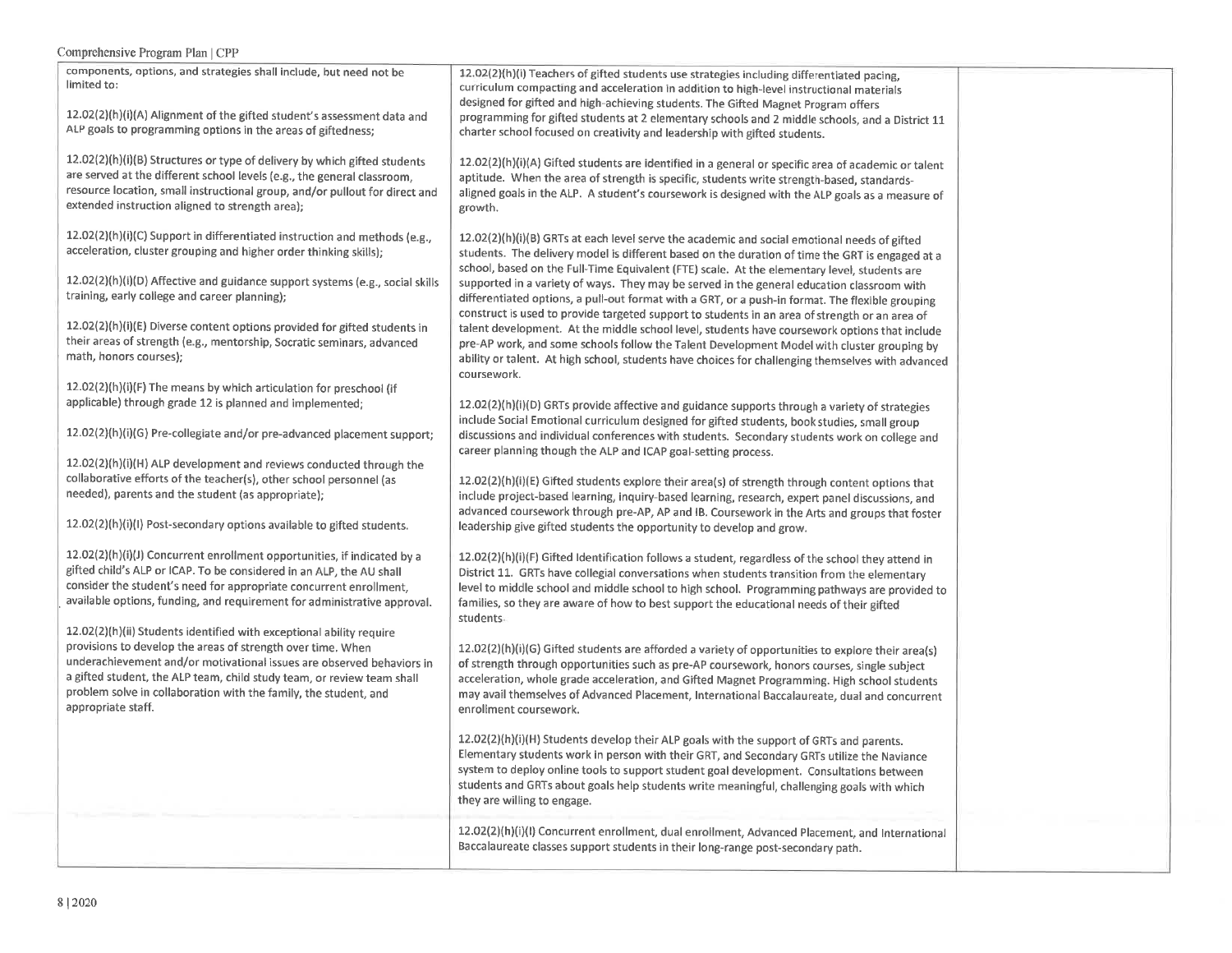|                                                                                                                                                       | 12.02(2)(h)(i)(J) The Colorado Springs School District 11 Board of Education believes that<br>students who are capable of and wish to pursue college level work while in high school should<br>be permitted to do so. In accordance with this policy and accompanying regulations, high school<br>students may receive course credit toward the fulfillment of high school graduation<br>requirements for successful completion of approved postsecondary courses offered by<br>institutions of higher education.<br>12.02(2)(h)(ii) The GT Team believes in developing students' talents over time. To that end, they<br>work with students, families, general education teachers and gifted colleagues to support<br>students who may need motivational support. GRTs understand the characteristics of gifted<br>students and they build rapport with students. Through these relationships, GRTs are able to<br>help students see the task at hand from a different perspective. GRTs are able to help students |  |
|-------------------------------------------------------------------------------------------------------------------------------------------------------|---------------------------------------------------------------------------------------------------------------------------------------------------------------------------------------------------------------------------------------------------------------------------------------------------------------------------------------------------------------------------------------------------------------------------------------------------------------------------------------------------------------------------------------------------------------------------------------------------------------------------------------------------------------------------------------------------------------------------------------------------------------------------------------------------------------------------------------------------------------------------------------------------------------------------------------------------------------------------------------------------------------------|--|
| <b>Evaluation and Accountability Procedures 12.02(2)(i)</b>                                                                                           | reframe their current situational awareness for a productive path towards success.<br><b>Evaluation and Accountability Procedures 12.02(2)(i)</b>                                                                                                                                                                                                                                                                                                                                                                                                                                                                                                                                                                                                                                                                                                                                                                                                                                                                   |  |
| The comprehensive program plan shall describe the AU's procedures for                                                                                 |                                                                                                                                                                                                                                                                                                                                                                                                                                                                                                                                                                                                                                                                                                                                                                                                                                                                                                                                                                                                                     |  |
| evaluation and accountability including, but not limited to:                                                                                          | District 11 utilizes several sources of assessment data to indicate student success. In addition to                                                                                                                                                                                                                                                                                                                                                                                                                                                                                                                                                                                                                                                                                                                                                                                                                                                                                                                 |  |
|                                                                                                                                                       | the details listed below, students engage in providing feedback to the district through the 5                                                                                                                                                                                                                                                                                                                                                                                                                                                                                                                                                                                                                                                                                                                                                                                                                                                                                                                       |  |
| 12.02(2)(i)(i) Unified improvement plan addendum methods by which<br>gifted student performance is monitored and measured for continual               | Essentials Survey as a portion of the Academic Master Plan. The 5 Essentials help the district see                                                                                                                                                                                                                                                                                                                                                                                                                                                                                                                                                                                                                                                                                                                                                                                                                                                                                                                  |  |
| learning progress and how such methods align with the state                                                                                           | the key areas of the schools from multiple perspectives, and the students' lens is a valuable view<br>with which to assess and evaluate for improvement.                                                                                                                                                                                                                                                                                                                                                                                                                                                                                                                                                                                                                                                                                                                                                                                                                                                            |  |
| accreditation process (e.g., annual UIP gifted education addendum, multi-                                                                             |                                                                                                                                                                                                                                                                                                                                                                                                                                                                                                                                                                                                                                                                                                                                                                                                                                                                                                                                                                                                                     |  |
| district/BOCES summary, intervention progress monitoring data sources,                                                                                | 12.02(2)(i)(i) District 11 uses Galileo k12, CMAS, PSAT, and SAT to monitor disaggregated student                                                                                                                                                                                                                                                                                                                                                                                                                                                                                                                                                                                                                                                                                                                                                                                                                                                                                                                   |  |
| ALP goals, and performance, district, and/or state assessment data).<br>These methods include UIP elements such as annual gifted student              | achievement data. CMAS assessment data is typically used to set district achievement goals                                                                                                                                                                                                                                                                                                                                                                                                                                                                                                                                                                                                                                                                                                                                                                                                                                                                                                                          |  |
| performance target(s) and an action plan to meet the target(s) and a                                                                                  | specific to gifted data and is represented on the Unified Improvement Plan (UIP) Addendum for<br>Gifted and Talented. The Gifted and Talented Addendum is created in collaboration with Gifted                                                                                                                                                                                                                                                                                                                                                                                                                                                                                                                                                                                                                                                                                                                                                                                                                      |  |
| timeline to report on progress toward targets;                                                                                                        | Resource Teachers, GT Advisory Committee members, and administrators. It is presented to the                                                                                                                                                                                                                                                                                                                                                                                                                                                                                                                                                                                                                                                                                                                                                                                                                                                                                                                        |  |
|                                                                                                                                                       | District UIP and school board, published on the CDE website, and shared with the GT Advisory                                                                                                                                                                                                                                                                                                                                                                                                                                                                                                                                                                                                                                                                                                                                                                                                                                                                                                                        |  |
| 12.02(2)(i)(ii) Methods by which student affective growth is monitored                                                                                | Committee meeting and Gifted Resource Teachers.                                                                                                                                                                                                                                                                                                                                                                                                                                                                                                                                                                                                                                                                                                                                                                                                                                                                                                                                                                     |  |
| and measured for continual development (e.g., rubrics for personal<br>journals and anecdotal data, student surveys, demonstration of self-            |                                                                                                                                                                                                                                                                                                                                                                                                                                                                                                                                                                                                                                                                                                                                                                                                                                                                                                                                                                                                                     |  |
| advocacy, and student career and/or college plans);                                                                                                   | 12.02(2)(i)(ii) Students' affective growth is monitored quarterly on the Advanced Learning Plan.<br>Secondary students participate in a Naviance survey designed to help meet their affective<br>goal(s). Students have the option to develop a portfolio, journal entries and rubrics to manage                                                                                                                                                                                                                                                                                                                                                                                                                                                                                                                                                                                                                                                                                                                    |  |
| 12.02(2)(i)(iii) Methods for ensuring that gifted student performance<br>(achievement and growth) and reporting are consistent with state             | their personal growth.                                                                                                                                                                                                                                                                                                                                                                                                                                                                                                                                                                                                                                                                                                                                                                                                                                                                                                                                                                                              |  |
| accreditation and accountability requirements (i.e., disaggregation of                                                                                | 12.02(2)(i)(iii) Over the past 4 years, District 11 has demonstrated improvement in Math and ELA                                                                                                                                                                                                                                                                                                                                                                                                                                                                                                                                                                                                                                                                                                                                                                                                                                                                                                                    |  |
| state assessment data for gifted students, identification of discrepancies<br>in the data, goal setting and demonstration of achievement and growth); | scores of gifted identified students in all areas (Does Not Meet, Partially Met, Approaching, Met                                                                                                                                                                                                                                                                                                                                                                                                                                                                                                                                                                                                                                                                                                                                                                                                                                                                                                                   |  |
| and                                                                                                                                                   | and Exceeds.) The 5 Essential Survey data will continue to be used to drive growth and school<br>improvement.                                                                                                                                                                                                                                                                                                                                                                                                                                                                                                                                                                                                                                                                                                                                                                                                                                                                                                       |  |
| 12.02(2)(i)(iv) Methods for self-evaluation of the gifted program including                                                                           | 12.02(2)(i)(iv) District 11 periodically reviews various aspects of the GT Program on a regular                                                                                                                                                                                                                                                                                                                                                                                                                                                                                                                                                                                                                                                                                                                                                                                                                                                                                                                     |  |
| a schedule for periodic feedback and review (e.g., review of gifted policy,                                                                           | basis. The Board of Education Policy and Regulation are reviewed, revised and updated every                                                                                                                                                                                                                                                                                                                                                                                                                                                                                                                                                                                                                                                                                                                                                                                                                                                                                                                         |  |
| goals, identification process, programming components, personnel,                                                                                     | three years. For the 2020-2021 Academic year, many systems and procedures are being                                                                                                                                                                                                                                                                                                                                                                                                                                                                                                                                                                                                                                                                                                                                                                                                                                                                                                                                 |  |
| budget and reporting practices, and the impact of gifted programming on                                                                               | internally reviewed and updated. Identification and Assessment are two such systems under                                                                                                                                                                                                                                                                                                                                                                                                                                                                                                                                                                                                                                                                                                                                                                                                                                                                                                                           |  |
| student achievement and progress); and                                                                                                                | informal internal review. Multiple stakeholder's perspectives are taken into consideration as                                                                                                                                                                                                                                                                                                                                                                                                                                                                                                                                                                                                                                                                                                                                                                                                                                                                                                                       |  |
| 12.02(2)(i)(v) Methods by which parents, educators, and other required                                                                                | changes are implemented. In reviewing the external audit from 2016 and the previous CGER<br>from CDE, some of the findings of those reports remain to be addressed. The GT Team has                                                                                                                                                                                                                                                                                                                                                                                                                                                                                                                                                                                                                                                                                                                                                                                                                                 |  |
| persons are informed about the methods described in 12.02(2)(i)(i-iv)<br>above.                                                                       | subcommittees to evaluate and modify practices in the GT Department going forward.                                                                                                                                                                                                                                                                                                                                                                                                                                                                                                                                                                                                                                                                                                                                                                                                                                                                                                                                  |  |
|                                                                                                                                                       | 12.02(2)(i)(v) Parents are informed of the GT internal and external reviews, evaluations and                                                                                                                                                                                                                                                                                                                                                                                                                                                                                                                                                                                                                                                                                                                                                                                                                                                                                                                        |  |
|                                                                                                                                                       | progress monitoring through the GT parent group and GTAC.                                                                                                                                                                                                                                                                                                                                                                                                                                                                                                                                                                                                                                                                                                                                                                                                                                                                                                                                                           |  |
| Personnel 12.02(2)(j)                                                                                                                                 | Personnel 12.02(2)(j)                                                                                                                                                                                                                                                                                                                                                                                                                                                                                                                                                                                                                                                                                                                                                                                                                                                                                                                                                                                               |  |
| 12.02(2)(j)(i) The program plan shall describe the personnel who provide                                                                              |                                                                                                                                                                                                                                                                                                                                                                                                                                                                                                                                                                                                                                                                                                                                                                                                                                                                                                                                                                                                                     |  |
| instruction, counseling, coordination and other programming for gifted<br>students. Personnel shall be knowledgeable in the characteristics,          |                                                                                                                                                                                                                                                                                                                                                                                                                                                                                                                                                                                                                                                                                                                                                                                                                                                                                                                                                                                                                     |  |
|                                                                                                                                                       |                                                                                                                                                                                                                                                                                                                                                                                                                                                                                                                                                                                                                                                                                                                                                                                                                                                                                                                                                                                                                     |  |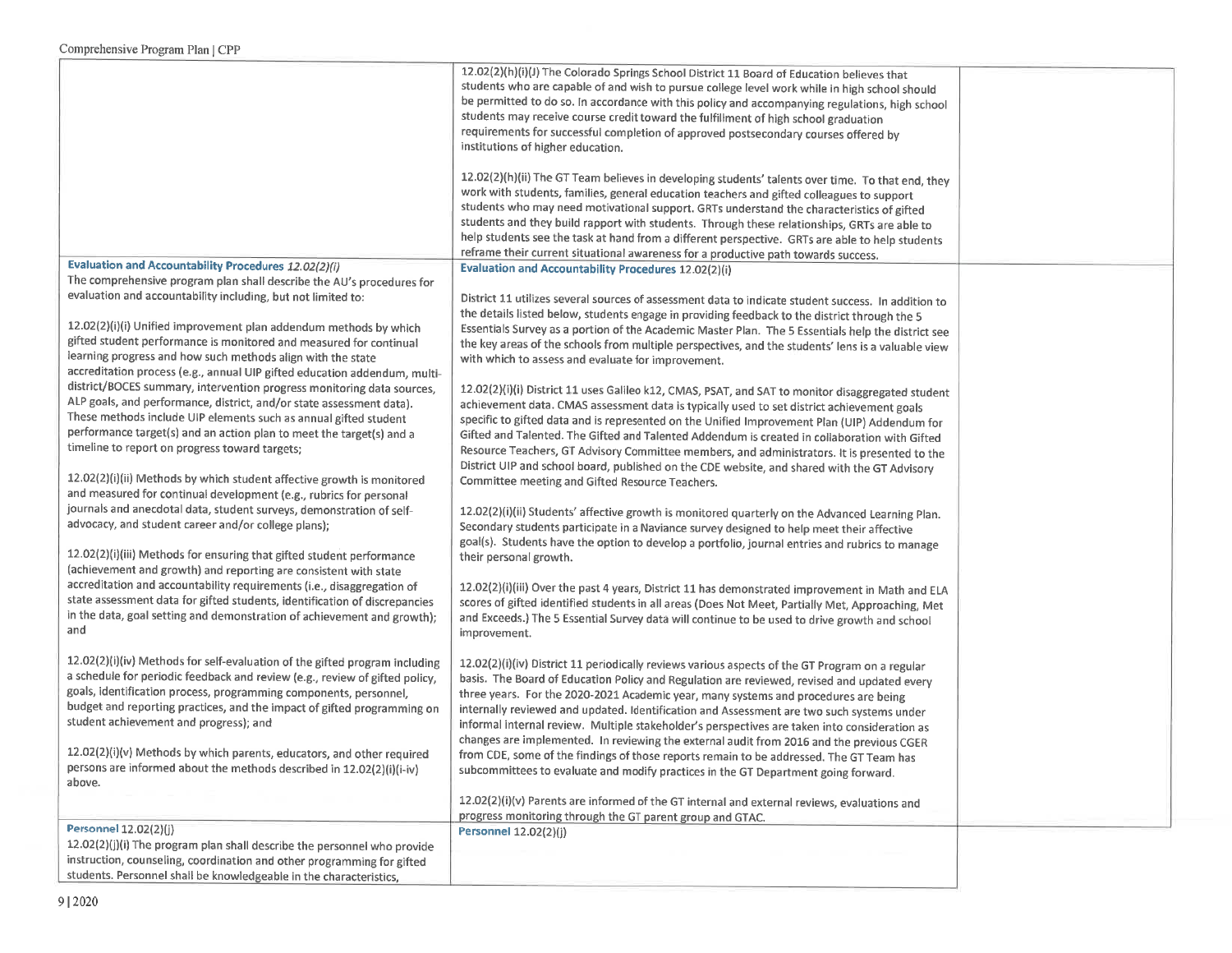| differentiated instructional methods and competencies in the special<br>education of gifted students. Qualified personnel with endorsement or an<br>advanced degree in gifted education are preferred in specific programs                                                                       | Gifted Resource Teachers, Gifted Magnet Program Teachers, the Gifted Education Specialist and<br>the Gifted and Talented Facilitator each bring a wealth of knowledge and understanding to the<br>field of gifted education in District 11.                                                                                                                                                                                                                                         |
|--------------------------------------------------------------------------------------------------------------------------------------------------------------------------------------------------------------------------------------------------------------------------------------------------|-------------------------------------------------------------------------------------------------------------------------------------------------------------------------------------------------------------------------------------------------------------------------------------------------------------------------------------------------------------------------------------------------------------------------------------------------------------------------------------|
| and classrooms consisting of mainly gifted students. Beginning with the<br>2010-2011 school year, every AU shall employ or contract with a person<br>who is responsible for:                                                                                                                     | 12.02(2)(j)(i) Gifted Resource Teachers and Gifted Magnet Program Teachers work directly with<br>students and families to provide rich, high-quality instruction and academic programming.                                                                                                                                                                                                                                                                                          |
| 12.02(2)(j)(i)(A) Management of the program plan;                                                                                                                                                                                                                                                | These gifted heroes and heroines also provide social emotional support of gifted students by<br>helping them navigate what it means to be gifted. GRTs support gifted students understanding<br>themselves as gifted learners, and they help students determine the appropriate resources                                                                                                                                                                                           |
| 12.02(2)(j)(i)(B) Professional development activities, the purposes of<br>which are:                                                                                                                                                                                                             | within the learning environment.                                                                                                                                                                                                                                                                                                                                                                                                                                                    |
| 12.02(2)(j)(i)(B)(I) To improve and enhance the skills, knowledge and<br>expertise of teachers and other personnel who provide instruction and<br>other supportive services to gifted students; and                                                                                              | 12.02(2)(j)(i)(A) Colorado Springs School District 11 employs a gifted-endorsed, full-time Gifted<br>Education Facilitator, with an administrator's license who manages the program plan through<br>establishing, overseeing, and supporting gifted programming and initiatives throughout the<br>district.                                                                                                                                                                         |
| 12.02(2)(j)(i)(B)(II) To increase, to the extent practicable, the number of<br>qualified personnel providing instruction to gifted students.                                                                                                                                                     | 12.02(2)(j)(i)(B) Professional Development Activities:                                                                                                                                                                                                                                                                                                                                                                                                                              |
| 12.02(2)(j)(ii) The AU shall make good faith effort to hire and retain on at<br>least a halftime basis one qualified person to administer and monitor the<br>implementation of the AU's gifted program.                                                                                          | 12.02(2)(j)(i)(B)(I) Professional Development opportunities occur throughout the academic year<br>through conferences, workshops, GT Department meetings, level meetings, Professional<br>Learning Communities (PLCs) and as needs and/or interests arise.                                                                                                                                                                                                                          |
| 12.02(2)(j)(iii) Administrative units should consider employing sufficient<br>personnel for ALP writing and monitoring, and differentiated instruction<br>for gifted students.                                                                                                                   | Workshops are provided to the GT team to discuss standards of practice in the areas of<br>standards-aligned ALP development, Assessment and Identification. GRTs who are new to<br>District 11 or new to Gifted Education attend workshops to support their understanding of the<br>gifted learner and the procedures in District 11. The GT team develops professional learning<br>opportunities for general education staff to support the knowledge of characteristics of gifted |
| 12.02(2)(j)(iv) Administrative units should collaborate with universities<br>and colleges for the development of qualified personnel.                                                                                                                                                            | students and differentiated instructional methods.                                                                                                                                                                                                                                                                                                                                                                                                                                  |
| $12.02(2)(j)(v)$ Personnel responsible for the instruction and learning of<br>gifted students in core academic areas must meet the requirements<br>under federal law for highly qualified teachers.                                                                                              | 12.02(2)(j)(i)(B)(li) Every school is staffed with a Gifted Resource Teacher (GRT) with full-time<br>equivalent (FTE) ranging from 0.2 to 1.0. Personnel instructing gifted students meet ECEA<br>requirements. More than three-quarters of the GT Team has an endorsement in Gifted<br>Education, or working towards obtaining endorsement.                                                                                                                                        |
| 12.02(2)(j)(vi) Paraprofessionals may serve in supportive roles, but may<br>not be the sole instructional provider, nor may such paraprofessionals be<br>funded using state gifted education funds.                                                                                              | 12.02(2)(j)(ii) District 11 employs a gifted-endorsed, full time Gifted Education Specialist, and a<br>.5 FTE part-time administrative assistant who supports the work of the Gifted Education.                                                                                                                                                                                                                                                                                     |
| 12.02(2)(j)(vii) The program plan shall also indicate the content of and<br>means by which the AU supports the acquisition and/or improvement of<br>the knowledge and competencies of personnel through appropriate<br>professional development relating to the instruction, programming and     | 12.02(2)(j)(iv) District 11 encourages educators to take graduate level coursework towards<br>obtaining a gifted endorsement. Staff are made aware of the Gifted Education Graduate<br>Coursework offered in Colorado (e.g. University of Norther Colorado, University of Colorado at<br>Colorado Springs and Denver University.)                                                                                                                                                   |
| counseling for gifted students. (e.g., induction and in-service programs,<br>job-embedded training and coaching, gifted education workshops or<br>institutes and college coursework). Key topics should include, but need<br>not be limited to, gifted characteristics and myths, differentiated | 12.02(2)(j)(v) Members of the team are considered highly qualified in their content area and in<br>Gifted Education. Team members hold advanced degrees in Gifted Education, licensed Gifted<br>Endorsements and some are nationally-recognized writers and speakers.                                                                                                                                                                                                               |
| instruction, affective needs, counseling, content instructional options and<br>advanced curricular strategies (e.g., higher order thinking strategies).                                                                                                                                          | 12.02(2)(j)(vi) Paraprofessionals are not specifically assigned to Gifted and Talented classrooms<br>in District 11, however, they may support gifted students in the classrooms to where they are<br>assigned.                                                                                                                                                                                                                                                                     |
|                                                                                                                                                                                                                                                                                                  | 12.02(2)(j)(vii)<br>Examples of Professional Learning opportunities provided are:<br>Differentiation in the Online Environment<br>Depth and Complexity Framework                                                                                                                                                                                                                                                                                                                    |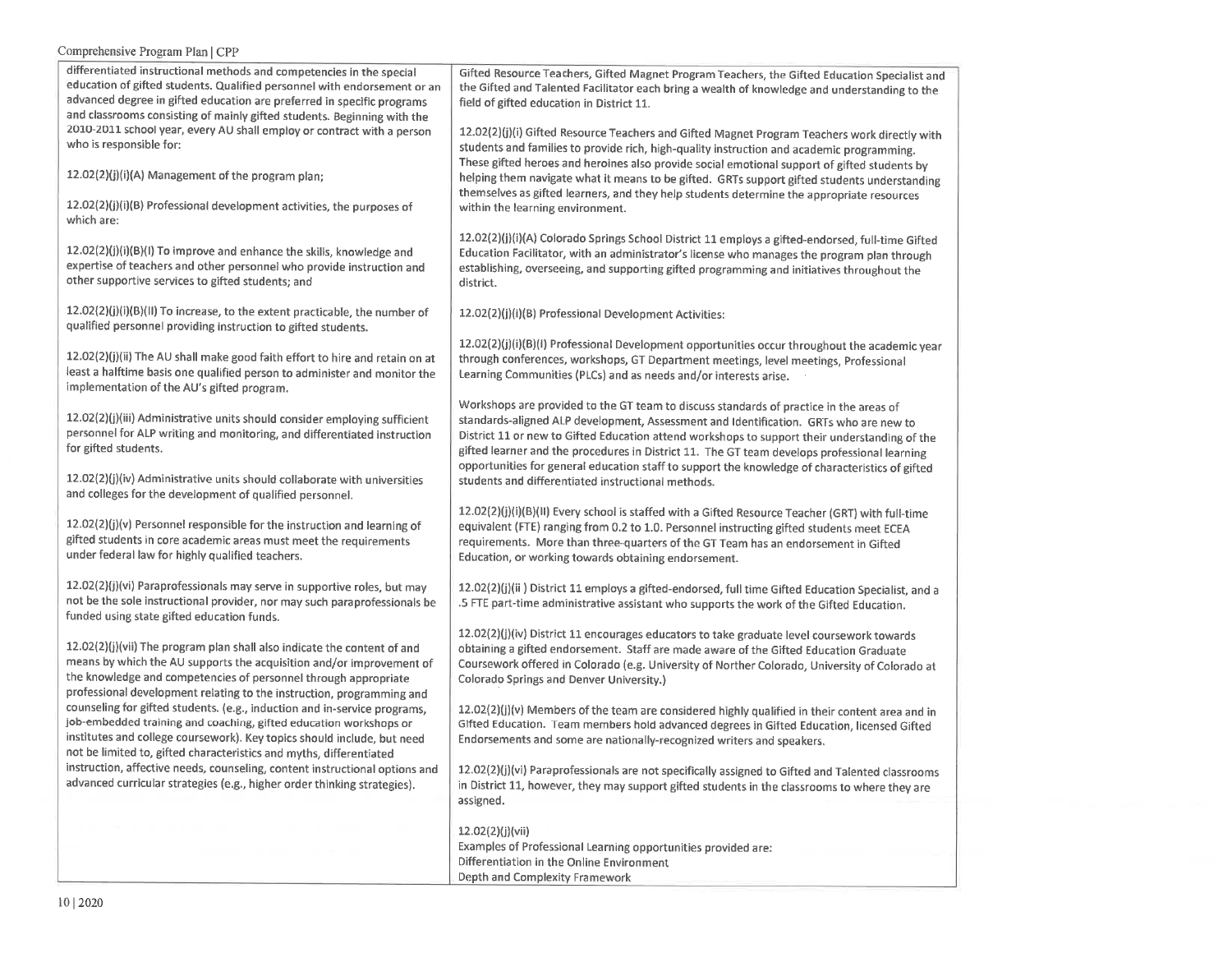|                                                                                                                                                                                                                                                                                                                                                                                                                                                                                                                                                                                                                                                                                                                                         | Giftedness 101<br>Reaching and Teaching Gifted and Advanced Learners Professional Learning series<br>Social Emotional Needs of Gifted Learners<br>Special Populations in Gifted Education<br>Twice Exceptional Levels 1 & 2<br><b>Gifted Education Book Studies</b><br>CAGT, PPAGS, NACG, Beyond Giftedness and SENG Conferences<br>Pikes Peak Regional professional learning opportunities<br>1:1 Workshops and Training sessions                                                                                                                                                                                 |  |
|-----------------------------------------------------------------------------------------------------------------------------------------------------------------------------------------------------------------------------------------------------------------------------------------------------------------------------------------------------------------------------------------------------------------------------------------------------------------------------------------------------------------------------------------------------------------------------------------------------------------------------------------------------------------------------------------------------------------------------------------|--------------------------------------------------------------------------------------------------------------------------------------------------------------------------------------------------------------------------------------------------------------------------------------------------------------------------------------------------------------------------------------------------------------------------------------------------------------------------------------------------------------------------------------------------------------------------------------------------------------------|--|
| <b>Budget 12.02(2)(k)</b><br>12.02(2)(k)(i) The AU shall include in the annual plan a budget for gifted<br>education which reflects the collaborative efforts of the AU and cost of<br>implementing the program elements and the student goals stated in the<br>annual comprehensive program plan. The budget shall detail the funding<br>committed by the AU and funding requested from the Department.<br>Funding committed by the AU shall be an amount determined by the AU<br>to contribute towards the AU's gifted student education program<br>described in the AU's program plan. Funds requested from the<br>Department may be used for:                                                                                       | <b>Budget 12.02(2)(k)</b><br>District 11 contributes significant funding to support the gifted program. The budget includes<br>funding for the Gifted Education Facilitator, Gifted Resource Teachers, Gifted Magnet Program<br>Teachers, transportation of students to Gifted Magnet Program schools, professional learning,<br>travel, registrations, materials, and equipment used for instruction.<br>12.02(2)(k)(i) The Budget report from D11 is uploaded to the state on time and with accuracy.<br>The funding from District 11 demonstrates how highly the subpopulation of gifted students is<br>valued. |  |
| 12.02(2)(k)(i)(A) Salaries for appropriately licensed and endorsed<br>personnel primarily serving gifted students (e.g., gifted education<br>directors, coordinators, resource teachers, counselors and teachers of<br>gifted classrooms);                                                                                                                                                                                                                                                                                                                                                                                                                                                                                              | 12.02(2)(k)(i)(A) The state and District 11 fund the salaries of Gifted Education Facilitator, Gifted<br>Resource Teachers, Gifted Magnet Program Teachers, a Teacher on Special Assignment for<br>Gifted Education and a .5FTE part-time Administrative Assistant for Gifted Education.                                                                                                                                                                                                                                                                                                                           |  |
| 12.02(2)(k)(i)(B) Professional development and training relating to gifted<br>education;                                                                                                                                                                                                                                                                                                                                                                                                                                                                                                                                                                                                                                                | 12.02(2)(k)(i)(B) Professional Learning is an important element of the District 11 funding stream<br>to include in-house workshop development, partnership with the Curriculum and Instruction<br>Department, and using outside resources to provide high-quality learning for General Education<br>and Gifted Education professionals.                                                                                                                                                                                                                                                                            |  |
| 12.02(2)(k)(i)(C) Programming options and school counseling or affective<br>guidance specific to gifted students and their ALPs;<br>12.02(2)(k)(i)(D) Materials used in instructional programming for gifted<br>education; and                                                                                                                                                                                                                                                                                                                                                                                                                                                                                                          | 12.02(2)(k)(i)(C) Social Emotional support is provided through GRTs and in partnership with the<br>Student Success and Wellness Department. Curriculum and materials are utilized in alignment<br>with the mission and vision of District 11.                                                                                                                                                                                                                                                                                                                                                                      |  |
| 12.02(2)(k)(i)(E) Administrative costs (classified or grant fiscal staff),<br>technology, and equipment necessary for the education of gifted<br>students up to ten percent for any one of these limited expenditures,<br>and, not to collectively exceed twenty percent of the total amount<br>requested from the Department.                                                                                                                                                                                                                                                                                                                                                                                                          | 12.02(2)(k)(i)(D) Materials purchased with funds provided by the state and the district support<br>student learning and the development of the Gifted Education Program.<br>12.02(2)(k)(i)(E) Administrative costs for the Gifted Education Program are dutifully expended<br>with an eye toward developing a professional product.                                                                                                                                                                                                                                                                                |  |
| 12.02(2)(k)(ii) Administrative units may contract with other AUs to<br>establish and maintain gifted student programs (e.g., art, music, online<br>coursework, and counseling) for the education of gifted children, sharing<br>costs of student programing in accordance with terms of a contract. This<br>action is optional based upon available AU resources, and subject to AU<br>discretion. An AU with less than six children who need a particular<br>program may purchase services from one or more AUs that provide the<br>appropriate gifted education program for individual or groups of gifted<br>students. Gifted education personnel in these AUs shall collaborate on<br>the content and monitoring of such contracts. | 12.02(2)(k)(ii) District 11 values the collaboration of the gifted community in the Pikes Peak<br>Region. There are multiple times a year in which districts coalesce resources to provide<br>exemplary programs and resources to the greater Pikes Peak Community to include guest<br>speakers, early access support, Regional Director meetings and professional learning<br>opportunities.                                                                                                                                                                                                                      |  |
| Record Keeping 12.05(1)                                                                                                                                                                                                                                                                                                                                                                                                                                                                                                                                                                                                                                                                                                                 | You may simply check "yes" if you follow these procedures. If you do not, please explain.<br>⊠ Yes                                                                                                                                                                                                                                                                                                                                                                                                                                                                                                                 |  |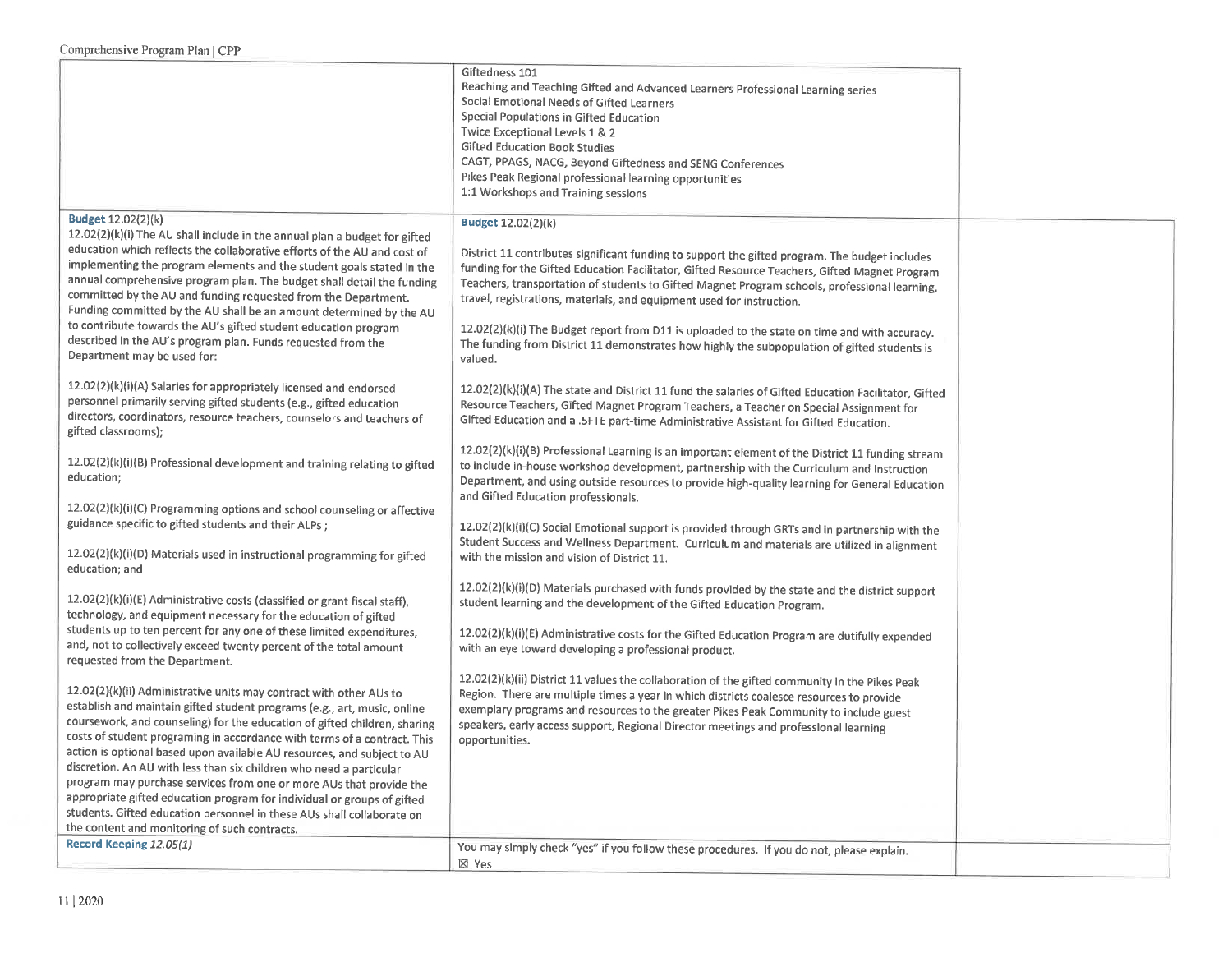| Financial records shall be kept in accordance with generally accepted                                                                                                                                                                                                                                                                                                                                                                                                                                                                                                                                                                                                                                                                                                            |                                                                                                                                                                                                                                                                                                                                                                                                                                                                                                                                                                                                                                                                                                                                                                                                                                                                                                                                                                                                                                                                                                                                                                                                                                                                                                                                          |  |
|----------------------------------------------------------------------------------------------------------------------------------------------------------------------------------------------------------------------------------------------------------------------------------------------------------------------------------------------------------------------------------------------------------------------------------------------------------------------------------------------------------------------------------------------------------------------------------------------------------------------------------------------------------------------------------------------------------------------------------------------------------------------------------|------------------------------------------------------------------------------------------------------------------------------------------------------------------------------------------------------------------------------------------------------------------------------------------------------------------------------------------------------------------------------------------------------------------------------------------------------------------------------------------------------------------------------------------------------------------------------------------------------------------------------------------------------------------------------------------------------------------------------------------------------------------------------------------------------------------------------------------------------------------------------------------------------------------------------------------------------------------------------------------------------------------------------------------------------------------------------------------------------------------------------------------------------------------------------------------------------------------------------------------------------------------------------------------------------------------------------------------|--|
| principles of governmental accounting. Recommended accounting<br>principles are listed in the <b>Financial Policies and Procedures Handbook</b> .                                                                                                                                                                                                                                                                                                                                                                                                                                                                                                                                                                                                                                |                                                                                                                                                                                                                                                                                                                                                                                                                                                                                                                                                                                                                                                                                                                                                                                                                                                                                                                                                                                                                                                                                                                                                                                                                                                                                                                                          |  |
| 12.05(2) Inventory<br>An inventory shall be maintained of all equipment for which funding was<br>received. These records shall be maintained throughout the useful life of<br>the equipment.                                                                                                                                                                                                                                                                                                                                                                                                                                                                                                                                                                                     |                                                                                                                                                                                                                                                                                                                                                                                                                                                                                                                                                                                                                                                                                                                                                                                                                                                                                                                                                                                                                                                                                                                                                                                                                                                                                                                                          |  |
| 12.05(3) Student Education Records<br>The ALP documents shall be part of the student's cumulative education<br>record.                                                                                                                                                                                                                                                                                                                                                                                                                                                                                                                                                                                                                                                           |                                                                                                                                                                                                                                                                                                                                                                                                                                                                                                                                                                                                                                                                                                                                                                                                                                                                                                                                                                                                                                                                                                                                                                                                                                                                                                                                          |  |
| 12.05(4) Confidentiality of Student Education Records<br>Individually identifiable records of students referred, assessed, evaluated,<br>and/or served through programming for gifted and talented students in<br>any AU shall be held to be confidential and protected in accordance with<br>applicable federal and state laws and regulations. Student records that<br>are collected and/or stored electronically shall be held to current state<br>law and FERPA regulations governing the protection of personally<br>identifiable information and the privacy interests of students.                                                                                                                                                                                        |                                                                                                                                                                                                                                                                                                                                                                                                                                                                                                                                                                                                                                                                                                                                                                                                                                                                                                                                                                                                                                                                                                                                                                                                                                                                                                                                          |  |
| 12.05(5) Maintenance and Destruction of Student Education Records<br>Gifted student education records and ALPs shall be maintained, retained<br>and destroyed consistent with the ongoing system of student record<br>keeping established in the AU, including its member districts or the<br>Charter School Institute for student records, preschool (if applicable)<br>through grade 12.                                                                                                                                                                                                                                                                                                                                                                                       |                                                                                                                                                                                                                                                                                                                                                                                                                                                                                                                                                                                                                                                                                                                                                                                                                                                                                                                                                                                                                                                                                                                                                                                                                                                                                                                                          |  |
| Procedures for Disagreement 12.06<br>The program plan shall describe procedures for resolving disagreements<br>with parents/guardians, or students in regard to identification,<br>programming, and ALPs. The procedures for resolving disagreements shall<br>include, but need not be limited to: a method for the aggrieved individual<br>to express issues and concerns; a means to discuss disagreements in a<br>timely manner with personnel designated by the district with authority to<br>resolve the disagreement. The procedures shall afford the aggrieved<br>individual notice of the decision giving rise to the dispute and an<br>opportunity to be heard before the decision is implemented. The<br>procedures must be posted for ease of access by stakeholders. | The Gifted and Talented Office follows the Board of Education Procedure IHBB.R to resolve<br>disagreements.<br>https://www.d11.org/cms/lib/CO02201641/Centricity/domain/69/Sectionl/IHBB-R.pdf<br>Appeals Procedure:<br>1.<br>The Gifted Resource Teacher or an administrator will serve as the internal facilitator<br>for the appeal meeting.<br>2.<br>The Facilitator will clarify the purpose and the reasons for holding the Appeal Review<br>meeting.<br>3.<br>The Facilitator will review the district and state criteria used to determine<br>identification or programming.<br>4.<br>The Gifted Resource Teacher or appropriate administrator shares rationale for<br>current placement decision of this student.<br>5.<br>Members of the committee may introduce assessment and/or performance data<br>absent at the time of the identification decision, or introduce new assessment data<br>that is now available since the initial evaluation.<br>6.<br>Additional information that forms the body of evidence to inform the identification or<br>programming decision may be introduced.<br>7.<br>The Gifted Education Review Team will discuss the implications of the entire body of<br>evidence.<br>8.<br>The Gifted Education Review Team will make an identification and/or programming<br>decision for this student. |  |
| 0.0001                                                                                                                                                                                                                                                                                                                                                                                                                                                                                                                                                                                                                                                                                                                                                                           | The Gifted Education Review Team will share the next step in the appeal process with the<br>parent/guardian if s/he is not satisfied with the school-level Gifted Education Review Team's<br>decision. If the parent/guardian is not satisfied with the decision reached at the school-level                                                                                                                                                                                                                                                                                                                                                                                                                                                                                                                                                                                                                                                                                                                                                                                                                                                                                                                                                                                                                                             |  |